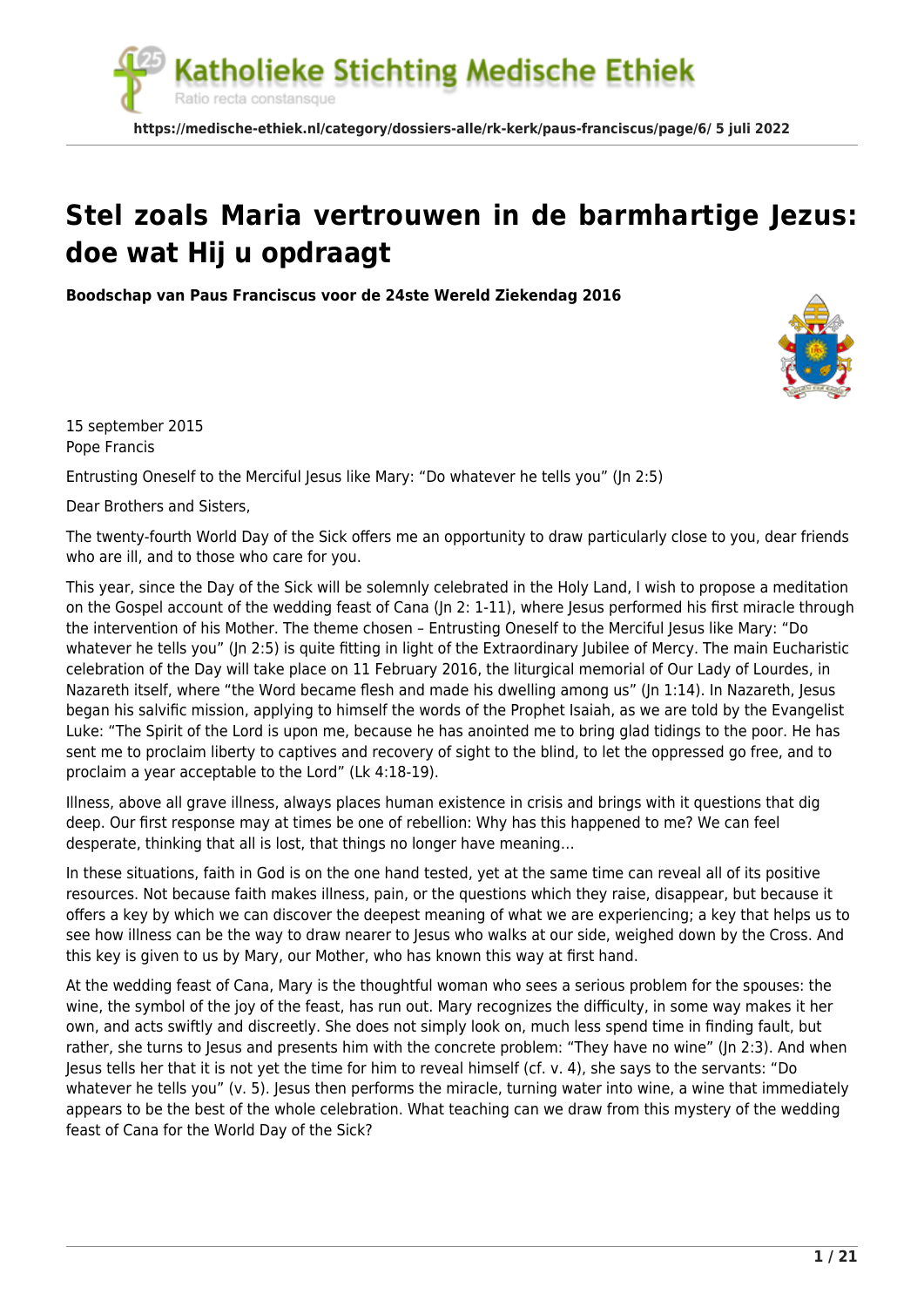atholieke Stichting Medische Ethiek Ratio recta constansque

**https://medische-ethiek.nl/category/dossiers-alle/rk-kerk/paus-franciscus/page/6/ 5 juli 2022**

The wedding feast of Cana is an image of the Church: at the centre there is Jesus who in his mercy performs a sign; around him are the disciples, the first fruits of the new community; and beside Jesus and the disciples is Mary, the provident and prayerful Mother. Mary partakes of the joy of ordinary people and helps it to increase; she intercedes with her Son on behalf of the spouses and all the invited guests. Nor does Jesus refuse the request of his Mother. How much hope there is in that event for all of us! We have a Mother with benevolent and watchful eyes, like her Son; a heart that is maternal and full of mercy, like him; hands that want to help, like the hands of Jesus who broke bread for those who were hungry, touched the sick and healed them. All this fills us with trust and opens our hearts to the grace and mercy of Christ. Mary's intercession makes us experience the consolation for which the apostle Paul blesses God: "Blessed be the God and Father of our Lord Jesus Christ, the Father of compassion and God of all encouragement, who encourages us in our affliction, so that we may be able to encourage those who are in any affliction with the encouragement with which we ourselves are encouraged by God. For as Christ's sufferings overflow to us, so through Christ does our encouragement also overflow" (2 Cor 1:3-5). Mary is the "comforted" Mother who comforts her children.

At Cana the distinctive features of Jesus and his mission are clearly seen: he comes to the help of those in difficulty and need. Indeed, in the course of his messianic ministry he would heal many people of illnesses, infirmities and evil spirits, give sight to the blind, make the lame walk, restore health and dignity to lepers, raise the dead, and proclaim the good news to the poor (cf. Lk 7:21-22). Mary's request at the wedding feast, suggested by the Holy Spirit to her maternal heart, clearly shows not only Jesus' messianic power but also his mercy.

In Mary's concern we see reflected the tenderness of God. This same tenderness is present in the lives of all those persons who attend the sick and understand their needs, even the most imperceptible ones, because they look upon them with eyes full of love. How many times has a mother at the bedside of her sick child, or a child caring for an elderly parent, or a grandchild concerned for a grandparent, placed his or her prayer in the hands of Our Lady! For our loved ones who suffer because of illness we ask first for their health. Jesus himself showed the presence of the Kingdom of God specifically through his healings: "Go and tell John what you hear and see: the blind regain their sight, the lame walk, lepers are cleansed, the deaf hear, the dead are raised, and the poor have the good news proclaimed to them" (Mt 11:4-5). But love animated by faith makes us ask for them something greater than physical health: we ask for peace, a serenity in life that comes from the heart and is God's gift, the fruit of the Holy Spirit, a gift which the Father never denies to those who ask him for it with trust.

In the scene of Cana, in addition to Jesus and his Mother, there are the "servants", whom she tells: "Do whatever he tells you" (Jn 2:5). Naturally, the miracle takes place as the work of Christ; however, he wants to employ human assistance in performing this miracle. He could have made the wine appear directly in the jars. But he wants to rely upon human cooperation, and so he asks the servants to fill them with water. How wonderful and pleasing to God it is to be servants of others! This more than anything else makes us like Jesus, who "did not come to be served but to serve" (Mk 10:45). These unnamed people in the Gospel teach us a great deal. Not only do they obey, but they obey generously: they fill the jars to the brim (cf. Jn 2:7). They trust the Mother and carry out immediately and well what they are asked to do, without complaining, without second thoughts.

On this World Day of the Sick let us ask Jesus in his mercy, through the intercession of Mary, his Mother and ours, to grant to all of us this same readiness to be serve those in need, and, in particular, our infirm brothers and sisters. At times this service can be tiring and burdensome, yet we are certain that the Lord will surely turn our human efforts into something divine. We too can be hands, arms and hearts which help God to perform his miracles, so often hidden. We too, whether healthy or sick, can offer up our toil and sufferings like the water which filled the jars at the wedding feast of Cana and was turned into the finest wine. By quietly helping those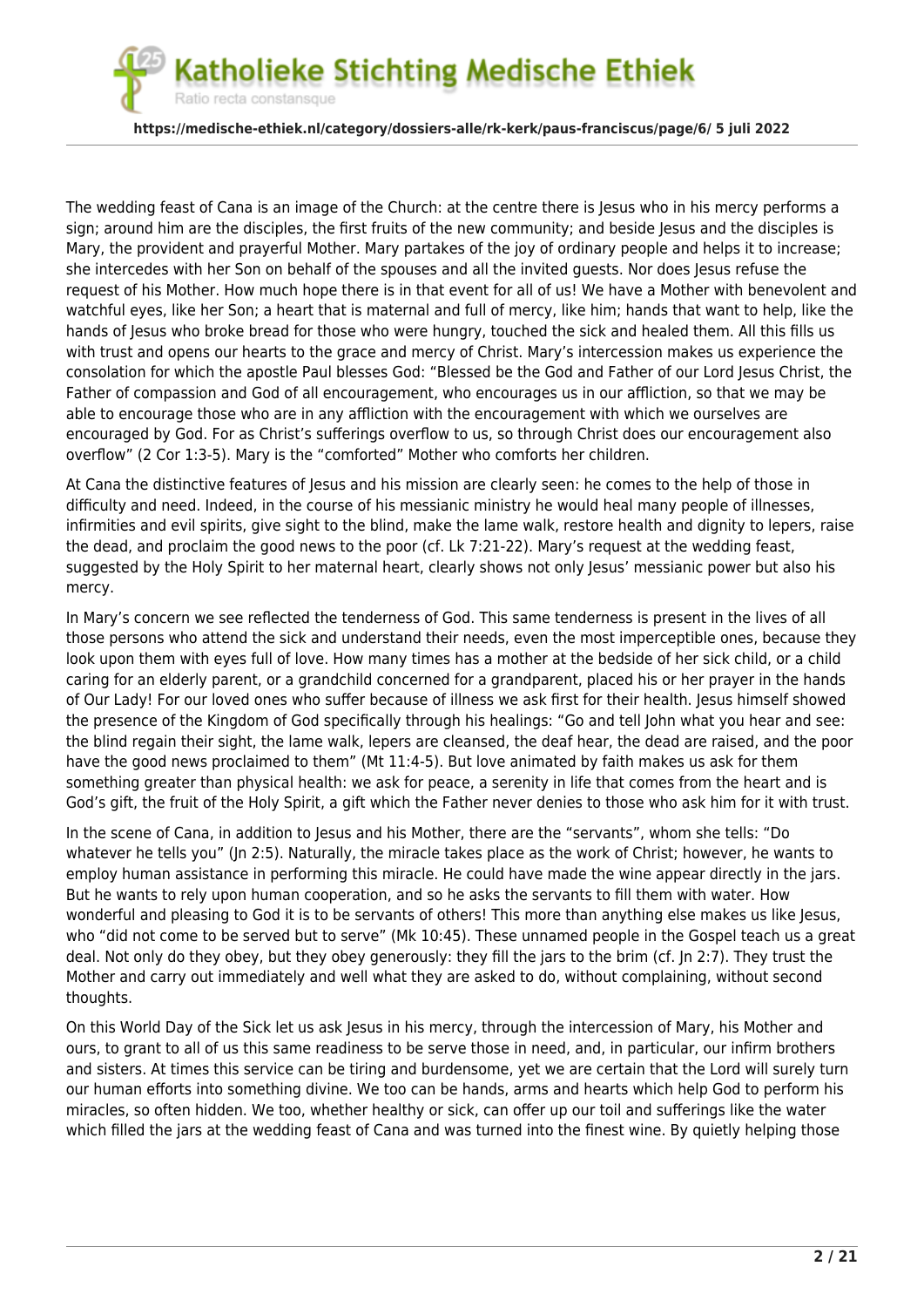

who suffer, as in illness itself, we take our daily cross upon our shoulders and follow the Master (cf. Lk 9:23). Even though the experience of suffering will always remain a mystery, Jesus helps us to reveal its meaning.

If we can learn to obey the words of Mary, who says: "Do whatever he tells you", Jesus will always change the water of our lives into precious wine. Thus this World Day of the Sick, solemnly celebrated in the Holy Land, will help fulfil the hope which I expressed in the Bull of Indiction of the Extraordinary Jubilee of Mercy: 'I trust that this Jubilee year celebrating the mercy of God will foster an encounter with [Judaism and Islam] and with other noble religious traditions; may it open us to even more fervent dialogue so that we might know and understand one another better; may it eliminate every form of closed-mindedness and disrespect, and drive out every form of violence and discrimination' (Misericordiae Vultus, 23). Every hospital and nursing home can be a visible sign and setting in which to promote the culture of encounter and peace, where the experience of illness and suffering, along with professional and fraternal assistance, helps to overcome every limitation and division.

For this we are set an example by the two Religious Sisters who were canonized last May: Saint Marie-Alphonsine Danil Ghattas and Saint Mary of Jesus Crucified Baouardy, both daughters of the Holy Land. The first was a witness to meekness and unity, who bore clear witness to the importance of being responsible for one another other, living in service to one another. The second, a humble and illiterate woman, was docile to the Holy Spirit and became an instrument of encounter with the Muslim world.

To all those who assist the sick and the suffering I express my confident hope that they will draw inspiration from Mary, the Mother of Mercy. "May the sweetness of her countenance watch over us in this Holy Year, so that all of us may rediscover the joy of God's tenderness" (ibid., 24), allow it to dwell in our hearts and express it in our actions! Let us entrust to the Virgin Mary our trials and tribulations, together with our joys and consolations. Let us beg her to turn her eyes of mercy towards us, especially in times of pain, and make us worthy of beholding, today and always, the merciful face of her Son Jesus!

With this prayer for all of you, I send my Apostolic Blessing.

From the Vatican, 15 September 2015

Memorial of Our Lady of Sorrows

### **["You are the flesh of Christ crucified that we have the](https://medische-ethiek.nl/you-are-the-flesh-of-christ-crucified-that-we-have-the-honor-to-touch-and-to-serve-with-love/) [honor to touch and to serve with love"](https://medische-ethiek.nl/you-are-the-flesh-of-christ-crucified-that-we-have-the-honor-to-touch-and-to-serve-with-love/)**

**Pope's Address to the Sick and Disabled in Turin**



22 juni 2015 Paus Franciscus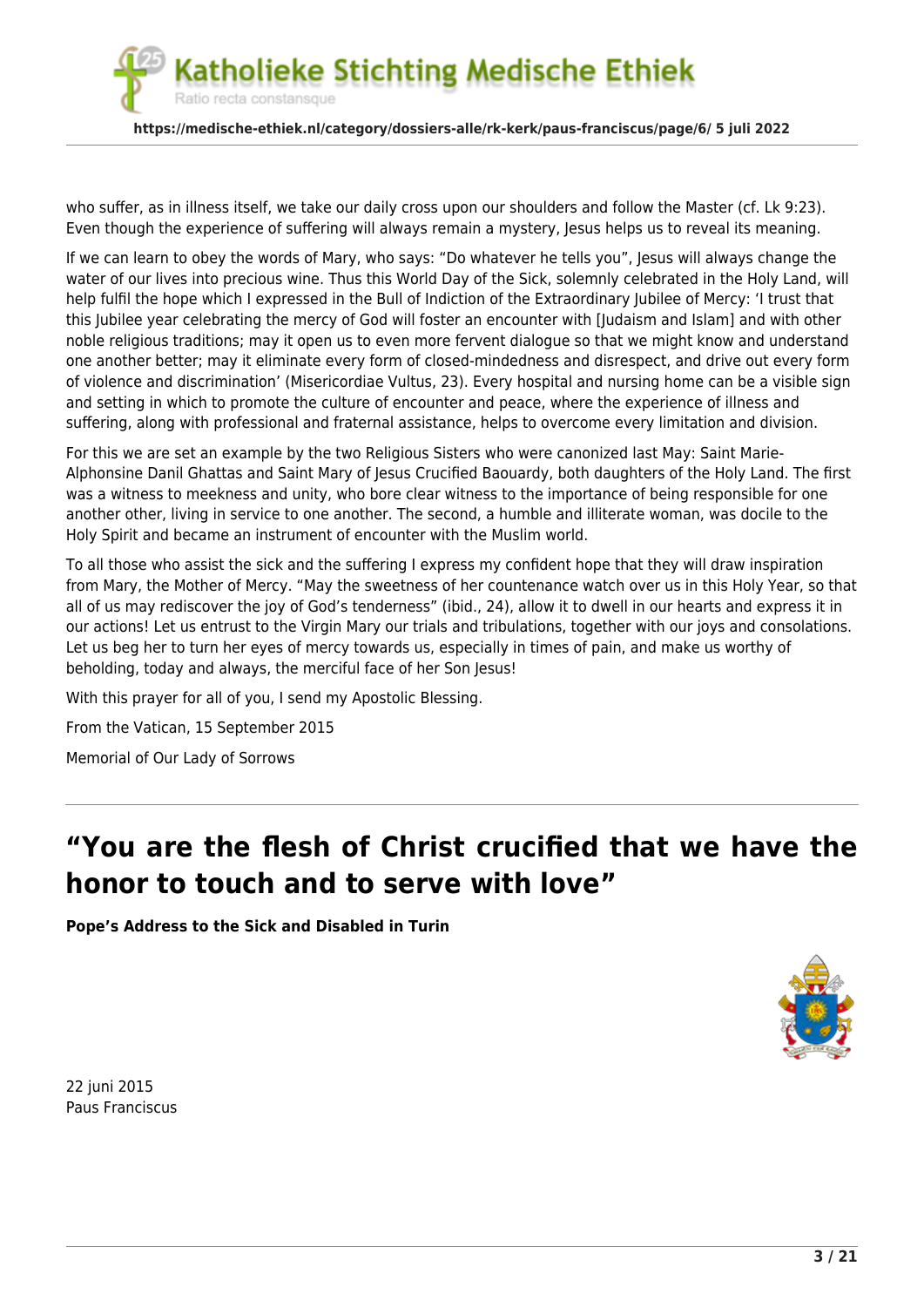tholieke Stichting Medische Ethiek Ratio recta constansque **https://medische-ethiek.nl/category/dossiers-alle/rk-kerk/paus-franciscus/page/6/ 5 juli 2022**

Dear Brothers and Sisters,

I could not come to Turin without stopping in this House: the Little House of Divine Providence, founded almost two centuries ago by Saint Giuseppe Benedetto Cottolengo. Inspired in the merciful love of God the Father and trusting totally in His Providence, he took in poor, abandoned and sick people who could not be received in the hospitals of that time.

The exclusion of the poor and the difficulty of the indigent to receive assistance and the necessary care is a situation that, unfortunately, is also present today. Great progress has been made in medicine and in social care, however a throwaway culture has also spread, as a consequence of an anthropological crisis that no longer puts man but consumption and economic interests at the center (Apostolic Exhortation Evangelii gaudium, 52-53).

Among the victims of this disposable culture I would like to remember here the elderly, numerous of whom are received in this House — the elderly who are the memory and wisdom of peoples. Their longevity is not always seen as a gift of God, but sometimes as a weight that is difficult to sustain, especially when their health is strongly compromised. This mentality does not do good to society, and it is our task to develop "anti-bodies" against this way of regarding the elderly or persons with disabilities, as if they were lives no longer worthy of being lived. This is sin; it is a grave social sin. Instead, with what tenderness the Cottolengo has loved these persons! Here we can learn another way of looking at life and at the human person!

The Cottolengo has meditated long on the evangelical page of Jesus' Last Judgment, Matthew's chapter 25. And it has not remained deaf to Jesus' appeals to be fed, quenched, clothed and visited. Pushed by the charity of Christ, it began a Work of charity in which the Word of God has demonstrated all its fruitfulness (cf. Apostolic Exhortation Evangelii gaudium, 233). From him we can learn the concreteness of evangelical love, so that many poor and sick can find a "house," live as in a family, feel that they belong to the community and not excluded and endured.

Dear sick brothers, you are precious members of the Church; you are the flesh of Christ crucified that we have the honor to touch and to serve with love. With Jesus' grace you can be witnesses and apostles of the Divine Mercy that saves the world. Looking at Christ crucified, full of love for us, and also with the help of all those who take care of you, may you find the strength and consolation to carry your cross every day.

The raison d'etre of this Little House is not welfarism or philanthropy but the Gospel: the Gospel of the love of Christ is the force that gave it birth and makes it go forward: Jesus' love of predilection for the most fragile and weak. This is at the center. Therefore, a work such as this does not go forward without prayer, which is the first and most important work of the Little House, as your Founder loved to repeat (cf. Detti e pensieri, n. 24), and as the six convents of Sisters of contemplative life demonstrate, which are linked to the Work itself

I want to thank the Sisters, the consecrated Brothers and the Priests present here at Turin and in your Houses scattered throughout the world. Together with the many lay workers, the volunteers and the "Friends of Cottolengo," you are called to continue the mission of this great Saint of charity with creative fidelity. His charism is fecund, as demonstrated also by the Blesseds Don Francesco Paleari and Friar Luigi Bordino, as well as the Servant of God Sister Maria Carola Cecchin, missionary.

May the Holy Spirit give you always the strength and the courage to follow their example and to witness joyfully the charity of Christ that drives one to serve the weakest, thus contributing to the growth of the Kingdom of God and of a more hospitable and fraternal world.

I bless you all. May Our Lady protect you. And, please, do not forget to pray for me.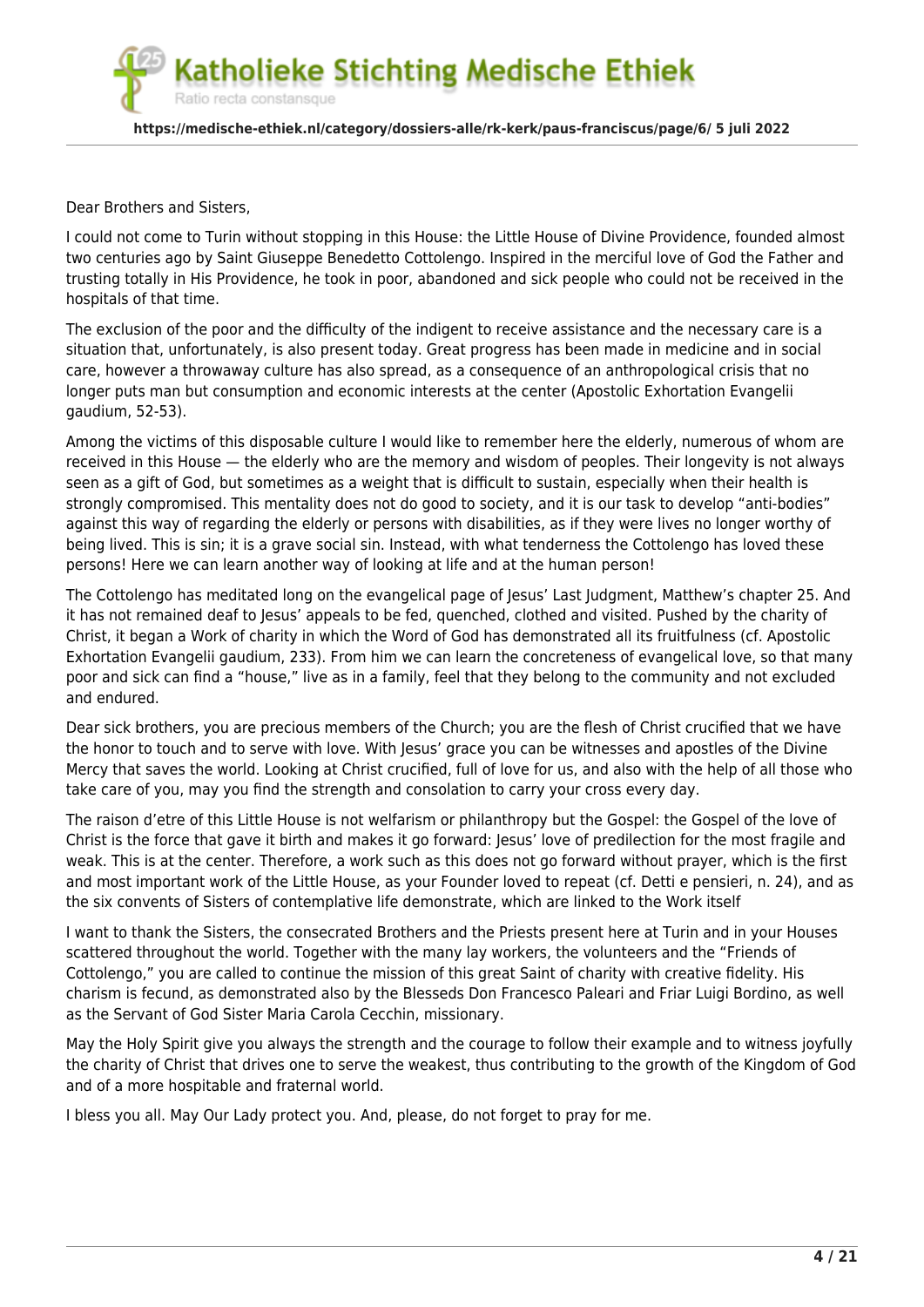

At the end of his meeting with the sick, the Holy Father went to the inner courtyard and greeted all those who did not find a place in the church and he spoke the following words off-the-cuff:

I greet you all, my heartfelt greeting to you! I thank you so much, so much for what you do for the sick, for the elderly and for what you do with tenderness, with so much love. I thank you so much and I ask you to pray for me, pray for the Church, pray for the children that are learning the catechism, pray for the children who are making their First Communion, pray for the parents, for the families, but from here pray for the Church, pray that the Lord may send priests, send Sisters, to do this work — so much work! And now we pray together to Our Lady and then I will give you the blessing. {Hail Mary}

Vertaling: ZENIT

# **[Eenzaamheid is meest zorgwekkende aandoening van](https://medische-ethiek.nl/eenzaamheid-is-meest-zorgwekkende-aandoening-van-ouderen/) [ouderen](https://medische-ethiek.nl/eenzaamheid-is-meest-zorgwekkende-aandoening-van-ouderen/)**

**"Abandonment is the gravest sickness of the elderly, and also the greatest injustice they can suffer"**



Toespraak van Paus Franciscus tot de deelnemers van de 21ste Plenaire Vergadering van de Pauselijke Academie voor het Leven, "Assistance to the Elderly and Palliative Care"

5 maart 2015 Paus Franciscus

Geliefde broeder en zusters,

Ik groet u hartelijk bij gelegenheid van uw Algemene vergadering, die is bijeengeroepen om na te denken over het thema: "Hulp voor de ouderen en palliatieve zorg". Ik dank de president voor zijn vriendelijke woorden. Ik wil graag in het bijzonder Kardinaal Sgreccia verwelkomen, die hierin een pionier is. Dank u.

De palliatieve zorg is de uitdrukking van de echt menselijke houding om de zorg voor een ander op zich te nemen, in het bijzonder van wie lijdt. Het is het bewijs dat de menselijke persoon altijd kostbaar blijft, ook als die getekend is door ouderdom en ziekte. Inderdaad de persoon, in welke omstandigheden hij ook verkeert, is een goed, voor zichzelf en voor de anderen en wordt door God bemind. Daardoor voelen we de verantwoordelijkheid hem bij te staan en zo goed mogelijk te begeleiden wanneer zijn leven erg broos wordt en wanneer de voltooiing van het aardse bestaan nadert.

Het Bijbelse gebod dat ons vraagt om onze ouders te eren herinnert ons in brede zin aan de eer die we verschuldigd zijn aan alle ouderen. God heeft een dubbele belofte aan dit gebod verbonden: "Opdat ge lang moogt leven"(Ex 20,12) en "gelukkig zijn" (Deut 5, 16). De trouw aan het vierde gebod verzekert ons niet alleen van de gave van de aarde maar bovenal van de mogelijkheid ervan te genieten. Inderdaad, de wijsheid die ons de waarde van de bejaarde persoon doet erkennen en ons er toe brengt haar te eren is dezelfde wijsheid die ons met instemming doet waarderen de talrijke gaven die we dagelijks uit de hand van de Vader, van zijn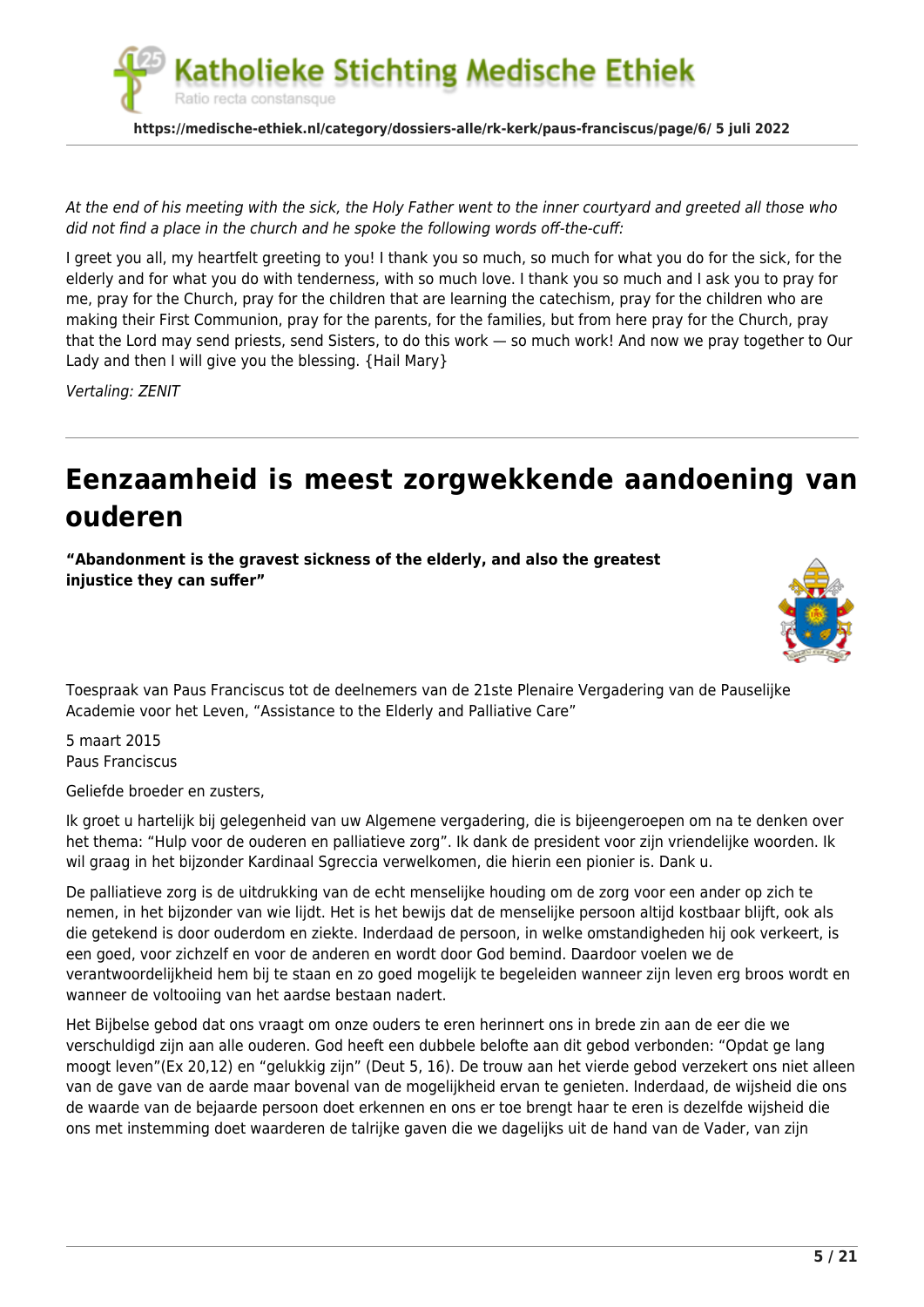atholieke Stichting Medische Ethiek Ratio recta constansque

#### **https://medische-ethiek.nl/category/dossiers-alle/rk-kerk/paus-franciscus/page/6/ 5 juli 2022**

voorzienigheid ontvangen en daardoor gelukkig zijn. Het gebod onthult ons de fundamentele opvoedkundige betrekking tussen ouders en kinderen, de ouderen en de jongeren onder verwijzing naar de bewaking en de overdracht van het godsdienstige onderricht en de wijsheid aan de komende generaties. Het in ere houden van dit onderricht en hen die het overdragen is een bron van leven en van zegen.

Daarentegen bevat de Bijbel bewaart een ernstige waarschuwing voor hen die hun ouders verwaarlozen of mishandelen (vgl. Ex 21, 17; Lev 20, 9). Datzelfde oordeel geldt vandaag wanneer de ouders, als zij oud en minder nuttig zijn geworden, gemarginaliseerd worden tot verwaarlozing toe; hoeveel voorbeelden hebben we daar niet van!

Het woord van God is altijd levend en we zien heel goed welke vooraanstaande plaats het gebod inneemt in de harde realiteit van de hedendaagse maatschappij, waar de logica van de nuttigheid de overhand heeft over die van de solidariteit en de vrijgevigheid, zelfs binnen de gezinnen. Laten we daarom met een volgzaam hart luisteren naar het woord van God, dat tot ons komt in de geboden die, laten we dat steeds bedenken, geen knellende banden zijn maar woorden van leven.

"Eren" kan vandaag de dag zuiver vertaald worden als: het moeten hebben van een groot respect en de zorg op zich nemen voor hen die door hun fysieke of maatschappelijke situatie dreigen te worden alleen gelaten om te sterven of te doen sterven. De gehele geneeskunde heeft binnen de maatschappij een speciale rol als getuige van de eer die we verschuldigd zijn aan de oudere persoon en aan ieder menselijk wezen. Wetenschappelijk bewijs en doelmatigheid kunnen niet de enige criteria zijn die het handelen van de artsen regeren, evenmin als de voorschriften van de gezondheidsorganisatie en het economische voordeel. Een staat mag niet denken dat hij aan de gezondheidszorg kan verdienen. In tegendeel, geen plicht is voor een maatschappij belangrijker dan het bewaken van de menselijke persoon.

Uw bent de komende dagen bezig met het onderzoek van nieuwe gebieden voor de toepassing van palliatieve zorg. Tot nu toe bestonden die in een waardevolle begeleiding van de oncologische patiënten, maar vandaag zijn er vele aandoeningen, vaak gebonden aan de ouderdom, gekenmerkt door een chronische progressieve achteruitgang, die baat kunnen hebben bij dit type zorg. De ouderen hebben in de eerste plaats de zorg van hun familieleden nodig wier genegenheid niet vervangen kan worden door een meer efficiënte organisatie of door nog meer competente en liefdevolle werkers in de gezondheidszorg. Wanneer de ouderen niet meer zelfstandig kunnen leven of gevorderde of terminale ziekten hebben dan moeten ze kunnen genieten van werkelijk menselijke hulp en adequate antwoorden ontvangen op hun noden dank zij de palliatieve zorg die geboden wordt ter completering en ondersteuning van de zorg die de familie geeft. De palliatieve zorg heeft tot doel het lijden in de finale fase van de ziekte te verlichten en tegelijkertijd de zieke te verzekeren van een werkelijk menselijke begeleiding (vgl. Encycliek Evangelium vitae, 65). Het is een belangrijke ondersteuning vooral voor de ouderen, zij die op grond van hun leeftijd steeds minder aandacht krijgen van de curatieve geneeskunde en vaak in de steek gelaten worden. Het in de steek gelaten worden is de ernstigste "ziekte" van de oudere en ook de grootste onrechtvaardigheid die hem kan overkomen. Zij die ons hebben geholpen op te groeien mogen niet in de steek gelaten worden wanneer ze behoefte hebben aan onze hulp, onze liefde en onze tederheid.

Daarom waardeer ik uw wetenschappelijke en culturele inzet om te verzekeren dat de palliatieve zorg allen kan bereiken die haar nodig hebben. Ik moedig de professionals en de studenten aan om zich te specialiseren in dit type zorg, dat niet minder waarde heeft omdat het "geen levens redt". De palliatieve zorg verwerkelijkt iets dat even belangrijk is: de versterking van persoon. Ik spoor allen aan die zich om verschillende redenen inzetten op het gebied van de palliatieve zorg, om die inzet ten uitvoer te brengen in een geest van dienstbaarheid en te bedenken dat alle medische kennis pas echt wetenschap is in de edelste betekenis, als zij zich opstelt als hulp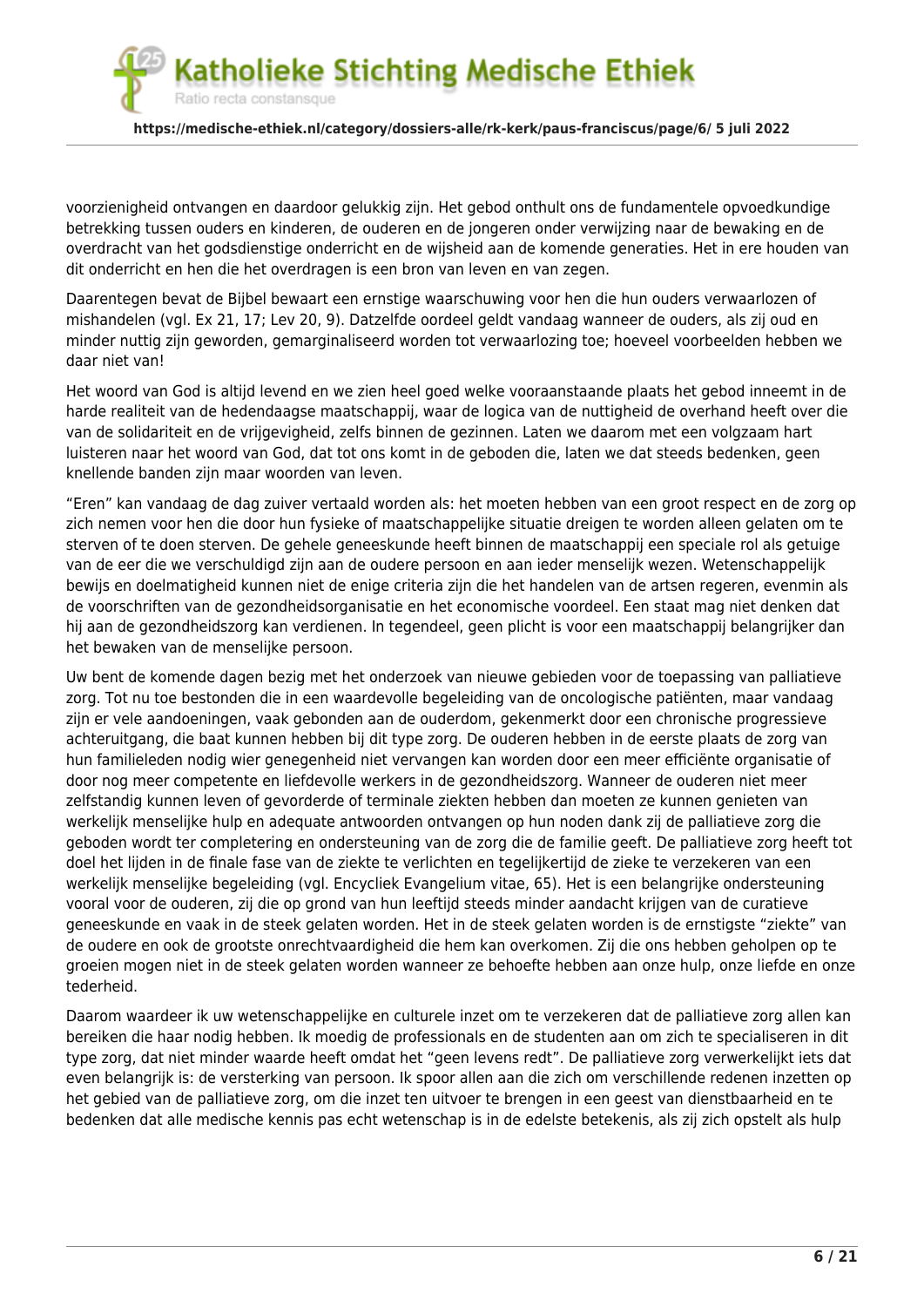tholieke Stichting Medische Ethiek

**https://medische-ethiek.nl/category/dossiers-alle/rk-kerk/paus-franciscus/page/6/ 5 juli 2022**

met het oog op het goed van de mens, een goed dat nooit bereikt kan worden in strijd met zijn leven en zijn waardigheid.

Het is dit vermogen van dienst aan het leven en aan de waardigheid van de zieke persoon, ook als die oud is, dat een maat is voor de ware vooruitgang van de geneeskunde en van de hele maatschappij. Ik herhaal de oproep van de heilige Johannes Paulus II: "respecteer, verdedig, bemin en dien het leven, elk menselijk leven! Alleen langs die weg zul je rechtvaardigheid, vooruitgang, ware vrijheid, vrede en geluk vinden!"(ibid., 5).

Ik wens u toe dat u uw studie en onderzoek moogt voortzetten, opdat het werk van de bevordering en de verdediging van het leven steeds doeltreffender en vruchtbaarder moge zijn. Daarbij helpe u de Moedermaagd, Moeder van het leven en daarbij begeleide u mijn apostolische zegen. Vergeet alstublieft niet voor mij te bidden. Dank u.

Nederlandse vertaling: J.A. Raymakers

Ratio recta constansque

Dear Brothers and Sisters,

I warmly welcome you on the occasion of your General Assembly, called to reflect on the theme "Assistance to the elderly and palliative care", and I thank the President for his kind words. I am especially pleased to greet Cardinal Sgreccia, who is a pioneer…. Thank you.

Palliative care is an expression of the truly human attitude of taking care of one another, especially of those who suffer. It is a testimony that the human person is always precious, even if marked by illness and old age. Indeed, the person, under any circumstances, is an asset to him/herself and to others and is loved by God. This is why, when their life becomes very fragile and the end of their earthly existence approaches, we feel the responsibility to assist and accompany them in the best way.

The biblical Commandment that calls us to honour our parents, reminds us in a broader sense of the honour that we owe to all elderly people. God associates with this Commandment a twofold promise: "that your days may be long" (Ex 20:12) and the other — "that it may go well with you" (Dt 5:16). Faithfulness to the fourth Commandment ensures not only the gift of land but the opportunity to enjoy it. Indeed, the wisdom that enables us to recognize the value of our elders and leads us to honour them, is the same wisdom that allows us to happily appreciate the many gifts we receive every day from the provident hand of the Father.

This precept shows us the fundamental pedagogical relationship between parents and children, between old and young, regarding the safekeeping and passing on of wisdom and religious teaching to future generations. To honour this teaching and those who transmit it is a source of life and blessing. On the contrary, the Bible reserves a severe admonition for those who neglect or mistreat their parents (cf. Ex 21:17; Lev 20:9). The same judgement applies today when parents, becoming aged and less useful, are marginalized to the point of abandonment; and we have so many examples of this!

The word of God is ever living and we clearly see how the Commandment proves central for contemporary society, where the logic of usefulness takes precedence over that of solidarity and of gratuitousness, even within the family. Therefore, let us listen with docile hearts to the word of God that comes to us from the Commandments which, let us always remember, are not bonds that imprison, but are words of life.

Today "to honour" could also be translated as the duty to have the utmost respect and to take care of those who, due to their physical or social condition, may be left to die or "made to die". All of medicine has a special role within society as a witness to the honour that we owe to the elderly person and to each human being. Evidence and effectiveness cannot be the only criteria that govern physicians' actions, nor can health system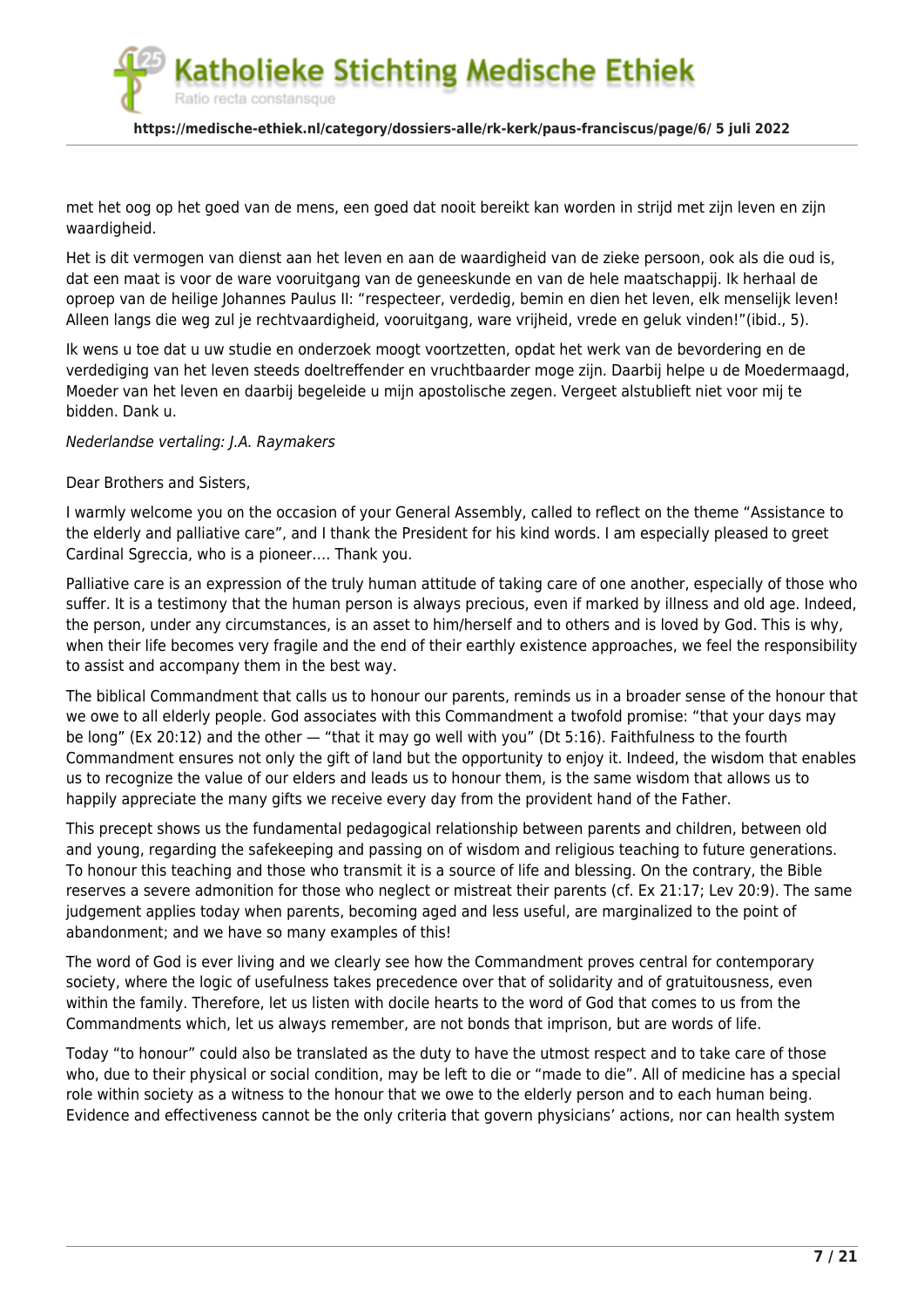

regulations and economic profits. A state cannot think about earning with medicine. On the contrary, there is no duty more important for a society than that of safeguarding the human person.

Your work during these days has been to explore new fields of application for palliative care. It has until now been a precious accompaniment for cancer patients, but today there is a great variety of diseases characterized by chronic progressive deterioration, often linked to old age, which can benefit from this type of assistance. The elderly need in the first place the care of their family members — whose affection cannot be replaced by even the most efficient structures or the most skilled and charitable healthcare workers. When not self-sufficient or having advanced or terminal disease, the elderly can enjoy truly human assistance and have their needs adequately met thanks to palliative care offered in conjunction with the supportive care given by family members. The objective of palliative care is to alleviate suffering in the final stages of illness and at the same time to ensure the patient appropriate human accompaniment (cf. Encyclical Evangelium Vitae, n. 65). It is important support especially for the elderly, who, because of their age, receive increasingly less attention from curative medicine and are often abandoned. Abandonment is the most serious "illness" of the elderly, and also the greatest injustice they can be submitted to: those who have helped us grow must not be abandoned when they are in need of our help, our love and our tenderness.

Thus I appreciate your scientific and cultural commitment to ensuring that palliative care may reach all those who need it. I encourage professionals and students to specialize in this type of assistance which is no less valuable for the fact that it "is not life-saving". Palliative care accomplishes something equally important: it values the person. I exhort all those who, in various ways, are involved in the field of palliative care, to practice this task keeping the spirit of service intact and remembering that all medical knowledge is truly science, in its noblest significance, only if used as aid in view of the good of man, a good which is never accomplished "against" the life and dignity of man.

It is this ability to serve life and the dignity of the sick, also when they are old, that is the true measure of medicine and society as a whole. I repeat St John Paul II's appeal: "respect, protect, love and serve life, every human life! Only in this direction will you find justice, development, true freedom, peace and happiness! (ibid., n. 5).

I hope you continue this study and research, so that the work of the advancement and defence of life may be ever more effective and fruitful. May the Virgin Mother, Mother of life, accompany my Blessing. Please, do not forget to pray for me. Thank you.

# **[Sapientia Cordis: "I was eyes to the blind, and feet to](https://medische-ethiek.nl/sapientia-cordis-i-was-eyes-to-the-blind-and-feet-to-the-lame/) [the lame"](https://medische-ethiek.nl/sapientia-cordis-i-was-eyes-to-the-blind-and-feet-to-the-lame/)**

**Message for the 23rd World Day of the Sick 2015**

3 december 2014 Pope Francis

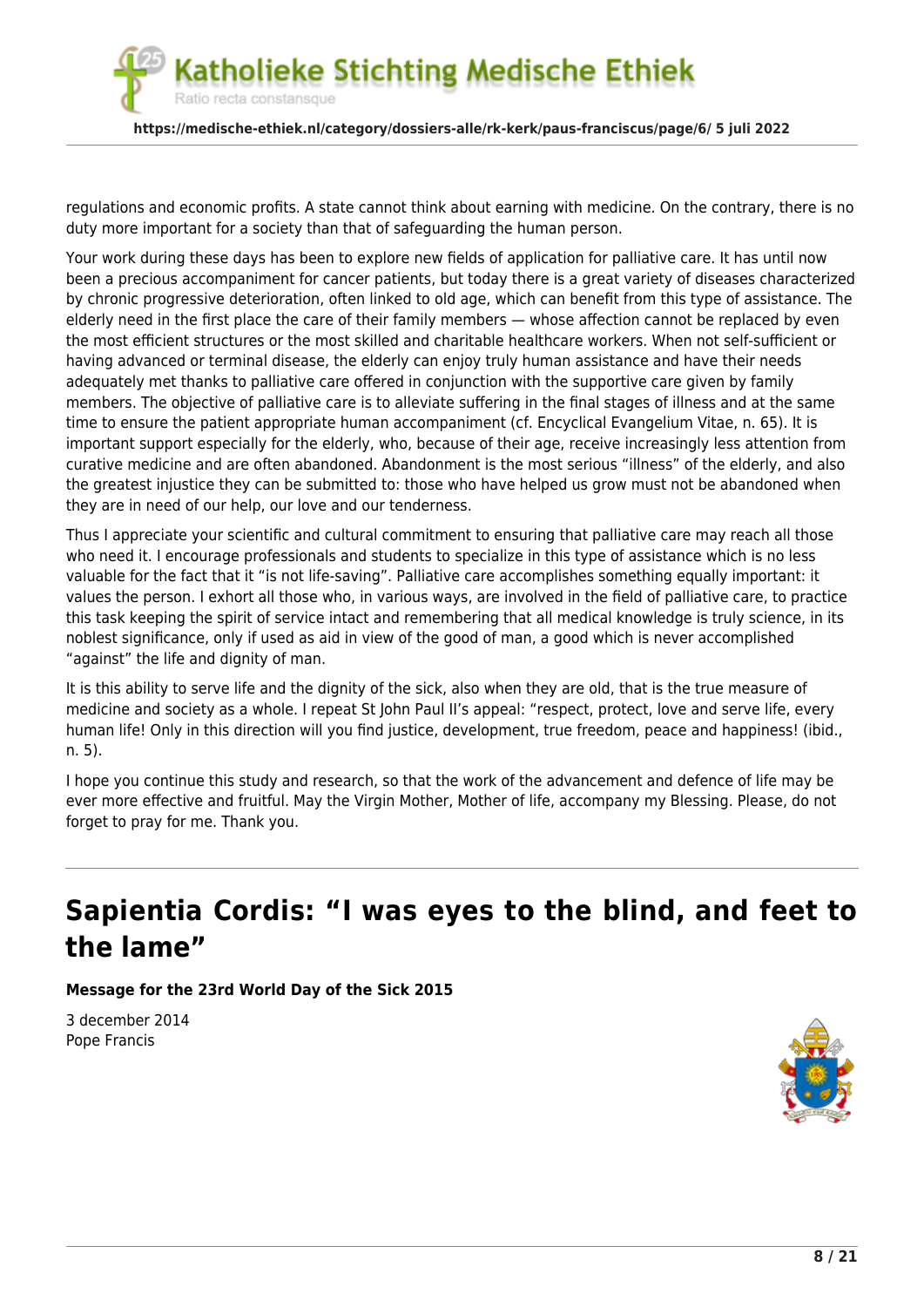tholieke Stichting Medische Ethiek Ratio recta constansque

#### **https://medische-ethiek.nl/category/dossiers-alle/rk-kerk/paus-franciscus/page/6/ 5 juli 2022**

Dear Brothers and Sisters,

On this, the twenty-third World Day of the Sick, begun by Saint John Paul II, I turn to all of you who are burdened by illness and are united in various ways to the flesh of the suffering Christ, as well as to you, professionals and volunteers in the field of health care.

This year's theme invites us to reflect on a phrase from the Book of Job: "I was eyes to the blind, and feet to the lame" (Job 29:15). I would like to consider this phrase from the perspective of "sapientia cordis" – the wisdom of the heart.

1. This "wisdom" is no theoretical, abstract knowledge, the product of reasoning. Rather, it is, as Saint James describes it in his Letter, "pure, then peaceable, gentle, open to reason, full of mercy and good fruits, without uncertainty or insincerity" (3:17). It is a way of seeing things infused by the Holy Spirit in the minds and the hearts of those who are sensitive to the sufferings of their brothers and sisters and who can see in them the image of God. So let us take up the prayer of the Psalmist: "Teach us to number our days that we may gain a heart of wisdom" (Ps 90:12). This "sapientia cordis", which is a gift of God, is a compendium of the fruits of the World Day of the Sick.

2. Wisdom of the heart means serving our brothers and sisters. Job's words: "I was eyes to the blind, and feet to the lame", point to the service which this just man, who enjoyed a certain authority and a position of importance amongst the elders of his city, offered to those in need. His moral grandeur found expression in the help he gave to the poor who sought his help and in his care for orphans and widows (Job 29:12-13).

Today too, how many Christians show, not by their words but by lives rooted in a genuine faith, that they are "eyes to the blind" and "feet to the lame"! They are close to the sick in need of constant care and help in washing, dressing and eating. This service, especially when it is protracted, can become tiring and burdensome. It is relatively easy to help someone for a few days but it is difficult to look after a person for months or even years, in some cases when he or she is no longer capable of expressing gratitude. And yet, what a great path of sanctification this is! In those difficult moments we can rely in a special way on the closeness of the Lord, and we become a special means of support for the Church's mission.

3. Wisdom of the heart means being with our brothers and sisters. Time spent with the sick is holy time. It is a way of praising God who conforms us to the image of his Son, who "came not to be served but to serve, and to give his life as a ransom for many" (Mt 20:28). Jesus himself said: "I am among you as one who serves" (Lk 22:27).

With lively faith let us ask the Holy Spirit to grant us the grace to appreciate the value of our often unspoken willingness to spend time with these sisters and brothers who, thanks to our closeness and affection, feel more loved and comforted. How great a lie, on the other hand, lurks behind certain phrases which so insist on the importance of "quality of life" that they make people think that lives affected by grave illness are not worth living!

4. Wisdom of the heart means going forth from ourselves towards our brothers and sisters. Occasionally our world forgets the special value of time spent at the bedside of the sick, since we are in such a rush; caught up as we are in a frenzy of doing, of producing, we forget about giving ourselves freely, taking care of others, being responsible for others. Behind this attitude there is often a lukewarm faith which has forgotten the Lord's words: "You did it unto me' (Mt 25:40).

For this reason, I would like once again to stress "the absolute priority of 'going forth from ourselves toward our brothers and sisters' as one of the two great commandments which ground every moral norm and as the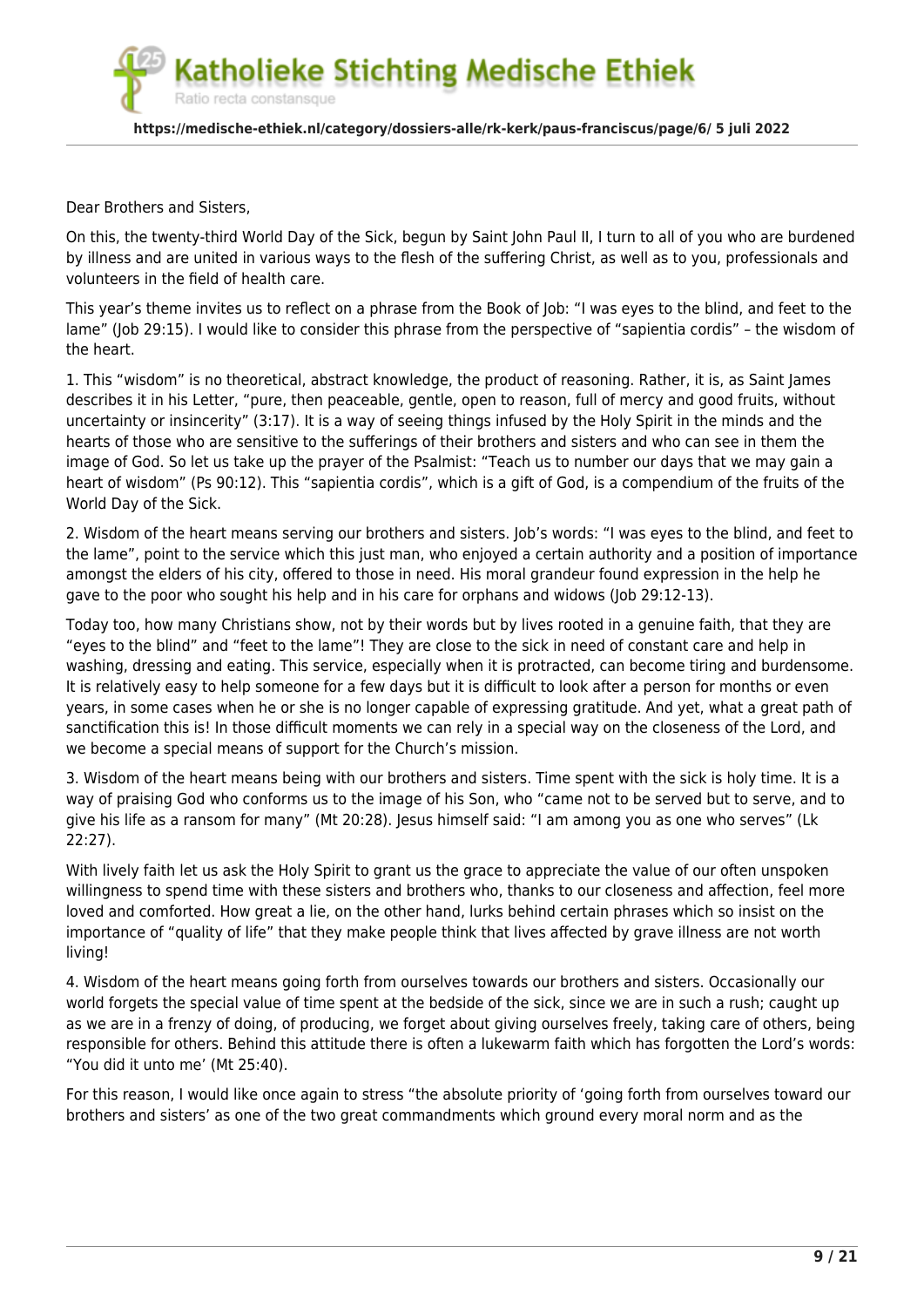tholieke Stichting Medische Ethiek Ratio recta constansque

**https://medische-ethiek.nl/category/dossiers-alle/rk-kerk/paus-franciscus/page/6/ 5 juli 2022**

clearest sign for discerning spiritual growth in response to God's completely free gift" (Evangelii Gaudium, 179). The missionary nature of the Church is the wellspring of an "effective charity and a compassion which understands, assists and promotes" (ibid).

5. Wisdom of the heart means showing solidarity with our brothers and sisters while not judging them. Charity takes time. Time to care for the sick and time to visit them. Time to be at their side like Job's friends: "And they sat with him on the ground seven days and seven nights, and no one spoke a word to him, for they saw that his suffering was very great" (Job 2:13). Yet Job's friends harboured a judgement against him: they thought that Job's misfortune was a punishment from God for his sins. True charity is a sharing which does not judge, which does not demand the conversion of others; it is free of that false humility which, deep down, seeks praise and is self-satisfied about whatever good it does.

Job's experience of suffering finds its genuine response only in the cross of Jesus, the supreme act of God's solidarity with us, completely free and abounding in mercy. This response of love to the drama of human pain, especially innocent suffering, remains for ever impressed on the body of the risen Christ; his glorious wounds are a scandal for faith but also the proof of faith (cf. Homily for the Canonization of John XXIII and John Paul II, 27 April 2014).

Even when illness, loneliness and inability make it hard for us to reach out to others, the experience of suffering can become a privileged means of transmitting grace and a source for gaining and growing in sapientia cordis. We come to understand how Job, at the end of his experience, could say to God: "I had heard of you by the hearing of the ear, but now my eye sees you" (42:5). People immersed in the mystery of suffering and pain, when they accept these in faith, can themselves become living witnesses of a faith capable of embracing suffering, even without being able to understand its full meaning.

6. I entrust this World Day of the Sick to the maternal protection of Mary, who conceived and gave birth to Wisdom incarnate: Jesus Christ, our Lord.

O Mary, Seat of Wisdom, intercede as our Mother for all the sick and for those who care for them! Grant that, through our service of our suffering neighbours, and through the experience of suffering itself, we may receive and cultivate true wisdom of heart!

With this prayer for all of you, I impart my Apostolic Blessing.

From the Vatican, 3 December 2014

Memorial of Saint Francis Xavier

FRANCIS

# **[Paus veroordeelt abortus, euthanasie en IVF als](https://medische-ethiek.nl/paus-veroordeelt-abortus-euthanasie-en-ivf-als-zonden-tegen-god/) ['zonden tegen God'](https://medische-ethiek.nl/paus-veroordeelt-abortus-euthanasie-en-ivf-als-zonden-tegen-god/)**

[Katholiek Nieuwsblad, 16 november 2014](https://www.kn.nl/)

KatholiekNieuwsblad

De paus zei dat zaterdag tegen vierduizend artsen van de Katholieke Vereniging van Italiaanse artsen. Die waren in het Vaticaan voor een bijzondere audiëntie met de paus in verband met het 70-jarig jubileum van de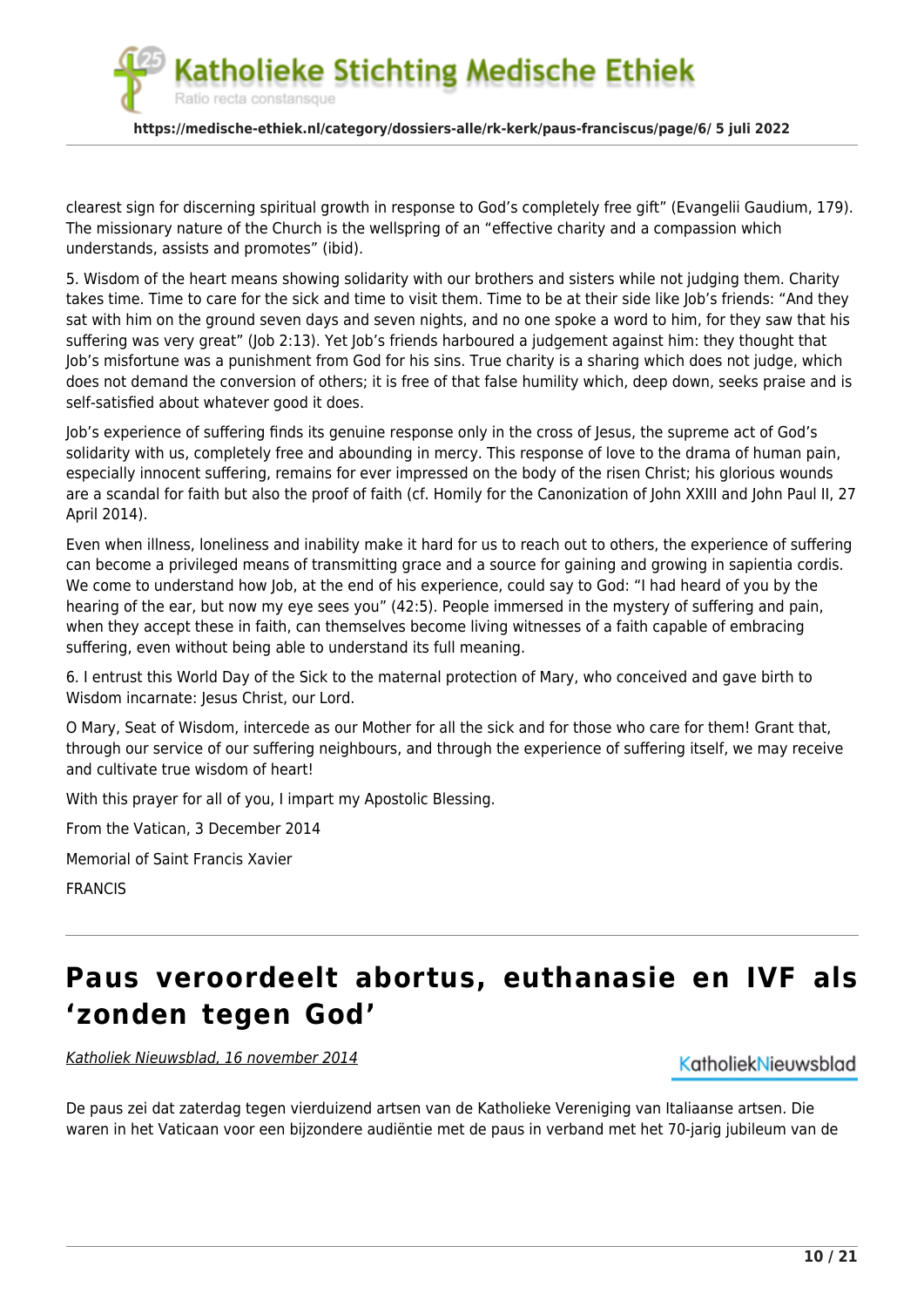tholieke Stichting Medische Ethiek

#### **https://medische-ethiek.nl/category/dossiers-alle/rk-kerk/paus-franciscus/page/6/ 5 juli 2022**

vereniging.

#### **'Zorg lijkt af te nemen'**

De paus benadrukte in zijn toespraak dat elk menselijk leven, ongeacht de omstandigheden, heilig is en dat "spelen met het leven", zoals abortus, euthanasie en ivf, zondig is. Ondanks de wetenschappelijke en technische ontwikkelingen waardoor de mogelijkheden tot lichamelijke genezing zijn toegenomen, lijkt het erop, zei de paus, dat "in onze tijd" de zorg voor de persoon lijkt af te nemen, "vooral wanneer hij ziek, zwak en hulpeloos is".

Volgens de paus kunnen de verworvenheden van de wetenschap en de geneeskunde bijdragen "aan de verbetering van het menselijk leven in de mate waarin ze niet gedistantieerd zijn van het ethische fundament van deze disciplines".

#### **'Diepere dimensie van het bestaan'**

Ratio recta constansque

De paus zei dat "aandacht voor het menselijk leven" en in het bijzonder voor "de zieken, ouderen en kinderen" ten diepste tot de missie van de Kerk behoort. "De Kerk voelt zich ook geroepen deel te nemen in het debat dat betrekking heeft op het menselijk leven en voorstellen te doen gebaseerd op het Evangelie", aldus Franciscus.

Volgens de paus wordt tegenwoordig "de kwaliteit van het leven vooral gerelateerd aan economische middelen" en aan "het 'welzijn', de schoonheid en het genot van het fysieke". Daarmee wordt vergeten dat er een "andere, diepere dimensie van het bestaan" is, "een interpersoonlijke, spirituele en religieuze", aldus Franciscus.

#### **'Leven is altijd heilig'**

"In het licht van het geloof en de juiste reden is menselijk leven altijd heilig en van kwaliteit", zei de paus. "Elk menselijk leven is heilig. Het ene leven is niet kwalitatief belangrijker dan het andere, enkel op grond van middelen, rechten of sociale en economische kansen."

#### **'Evangelie gaat verder dan eed van Hippocrates'**

Franciscus zei tegen de artsen dat zij in hun werk "door woord en voorbeeld" kunnen getuigen dat het "menselijk leven heilig, waardevol en onschendbaar" is en dat het "als zodanig moet worden bemind, verdedigd en verzorgd". De paus hield de artsen voor dat de eed van Hippocrates hun verplicht "om altijd dienaren van het leven" te zijn, maar dat het Evangelie verder gaat en laat zien om van het leven "te houden wat er ook gebeurt" en in het bijzonder "wanneer het behoefte heeft speciale zorg en aandacht".

#### **'Valse compassie'**

Franciscus waarschuwde de artsen voor de "valse compassie" die "het dominante denken" soms suggereert.

De paus verduidelijkte dat dit zich uit in de moderne opvattingen over het toestaan van abortus, het "verkrijgen van euthanasie, als een daad van waardigheid", het 'produceren' van een kind als een recht en een wetenschappelijke doorbraak "in plaats van een cadeau" en over het gebruik van mensenlevens als proefkonijn "om anderen te redden".

#### **'Spelen met het leven'**

"Trouw zijn aan het Evangelie van het leven en respect voor het leven als geschenk van God, vraagt moedige keuzes die ingaan tegen huidige opvattingen, die gewetensbezwaren kunnen opleveren. Deze trouw heeft sociale consequenties. We leven in een tijd waarin geëxperimenteerd wordt met het leven. Het is een slecht experiment. Het 'maken' van kinderen in plaats van ze te aanvaarden als een geschenk is spelen met het leven. Wees voorzichtig, omdat dit een zonde is tegen de Schepper, tegen God de Schepper, die alles zo geschapen heeft", aldus Franciscus.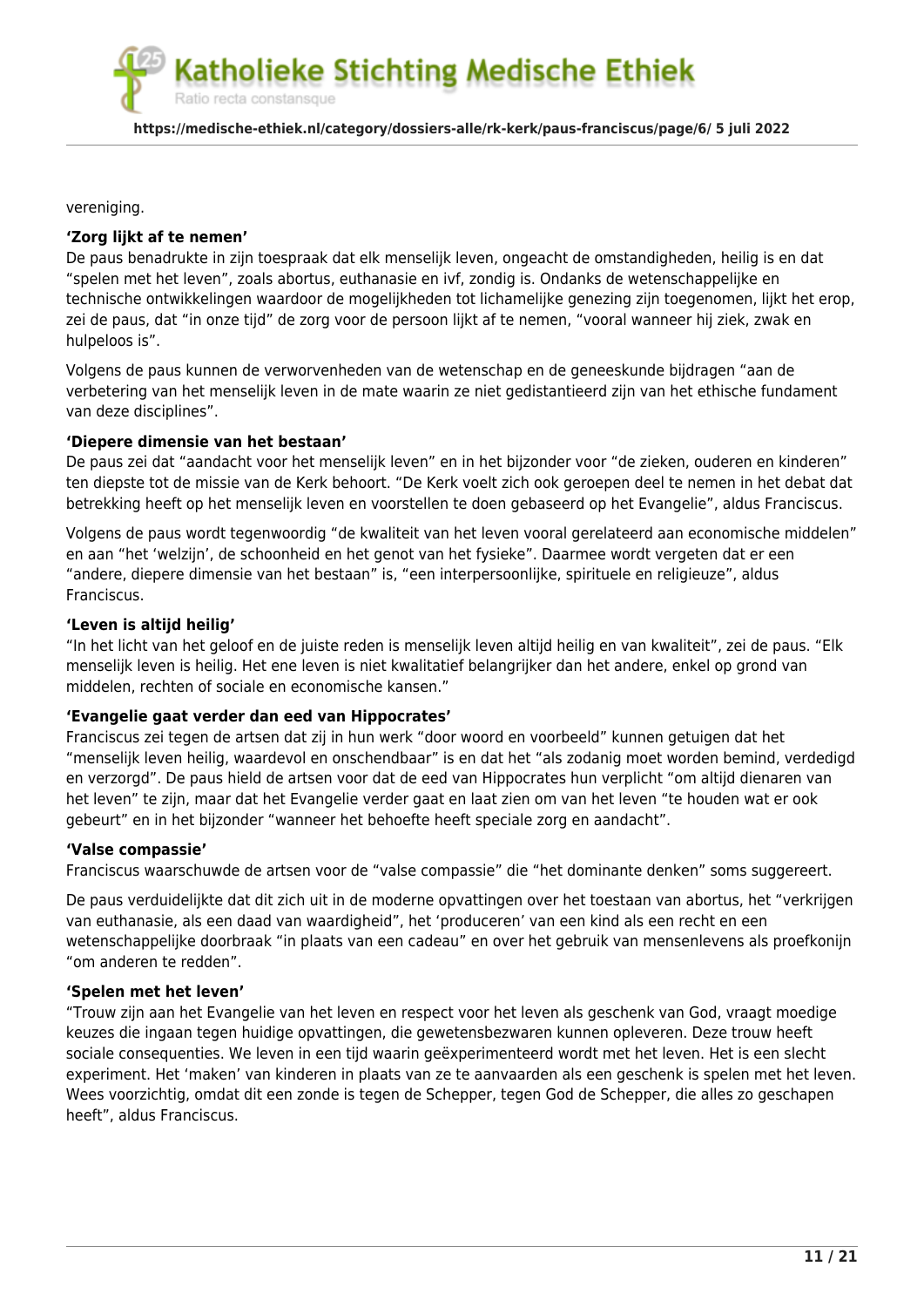atholieke Stichting Medische Ethiek Ratio recta constansque

### **https://medische-ethiek.nl/category/dossiers-alle/rk-kerk/paus-franciscus/page/6/ 5 juli 2022**

#### **'Wetenschappelijk probleem'**

De paus vertelde de artsen dat hij als priester vaak bezwaren hoorde over en de vraag kreeg waarom de Kerk bijvoorbeeld tegen abortus is. Volgens de paus is het geen religieus en filosofisch probleem, maar een "wetenschappelijk probleem, omdat het niet geoorloofd is een menselijk leven te doden om een probleem op te lossen".

#### **'Denk goed na'**

De paus vertelde dat hij op de tegenwerping "maar nee, het moderne denken" antwoordde: "luister, in het oude denken en het moderne denken betekent het woord 'dood' hetzelfde. Hetzelfde geldt voor euthanasie. We weten allemaal dat er in de huidige wegwerpcultuur, met zoveel oude mensen, verborgen euthanasie is. Andersom zijn er ook mensen die tegen God zeggen: 'nee, ik zal het levenseinde bereiken op de manier zoals ik dat wil'. Een zonde tegen God de Schepper. Denk hier goed over na", aldus de paus.

I welcome you on the occasion of the seventieth anniversary of the founding of the Association of Italian Catholic Doctors. In particular, I address a cordial greeting to the chaplain, Msgr. Edward Menichelli, to Cardinal Fiorenzo Angelini, who for decades has followed the life of the Association, and to the President, whom I thank for the words with which he introduced this meeting. With gratitude, I greet the Minister of Health, Mrs. Beatrice Lorenzin. And with great affection, I welcome these sick children and their families.

There is no doubt that, in our time, due to scientific and technical advancements, the possibilities for physical healing have significantly increased; and yet, in some respects it seems the ability to "take care" of the person has decreased, especially when he is sick, frail and helpless. In fact, the achievements of science and of medicine can contribute to the improvement of human life to the extent that they are not distanced from the ethical root of these disciplines. For this reason, you Catholic doctors are committed to live your profession as a human and spiritual mission, as a real lay apostolate.

Attention to human life, especially that in greatest difficulty, that is, to the sick, the elderly, children, deeply involves the mission of the Church. The Church also feels called to participate in the debate that relates to human life, presenting its proposal based on the Gospel. In many places, the quality of life is related primarily to economic means, to "well-being", to the beauty and enjoyment of the physical, forgetting other more profound dimensions of existence — interpersonal, spiritual and religious. In fact, in the light of faith and right reason, human life is always sacred and always "of quality". There is no human life that is more sacred than another – every human life is sacred – just as there is no human life qualitatively more significant than another, only by virtue of resources, rights, great social and economic opportunities.

This is what you, Catholic doctors, try to say, first of all with your professionalism. Your work wants to witness by word and by example that human life is always sacred, valuable and inviolable. And as such, it must be loved, defended and cared for. Your professionalism, enriched with the spirit of faith, is one more reason to work with those— even from different religious perspectives or thought—who recognize the dignity of the human person as a criterion for their activities. In fact, if the Hippocratic Oath commits you to always be servants of life, the Gospel pushes you further: to love it no matter what, especially when it is in need of special care and attention. This is what the members of your Association have done over seventy years of fine work. I urge you to continue with humility and trust on this road, striving to pursue your statutory goals of implementing the teaching of the Magisterium of the Church in the field of medical ethics.

The dominant thinking sometimes suggests a "false compassion", that which believes that it is: helpful to women to promote abortion; an act of dignity to obtain euthanasia; a scientific breakthrough to "produce" a child and to consider it to be a right rather than a gift to welcome; or to use human lives as guinea pigs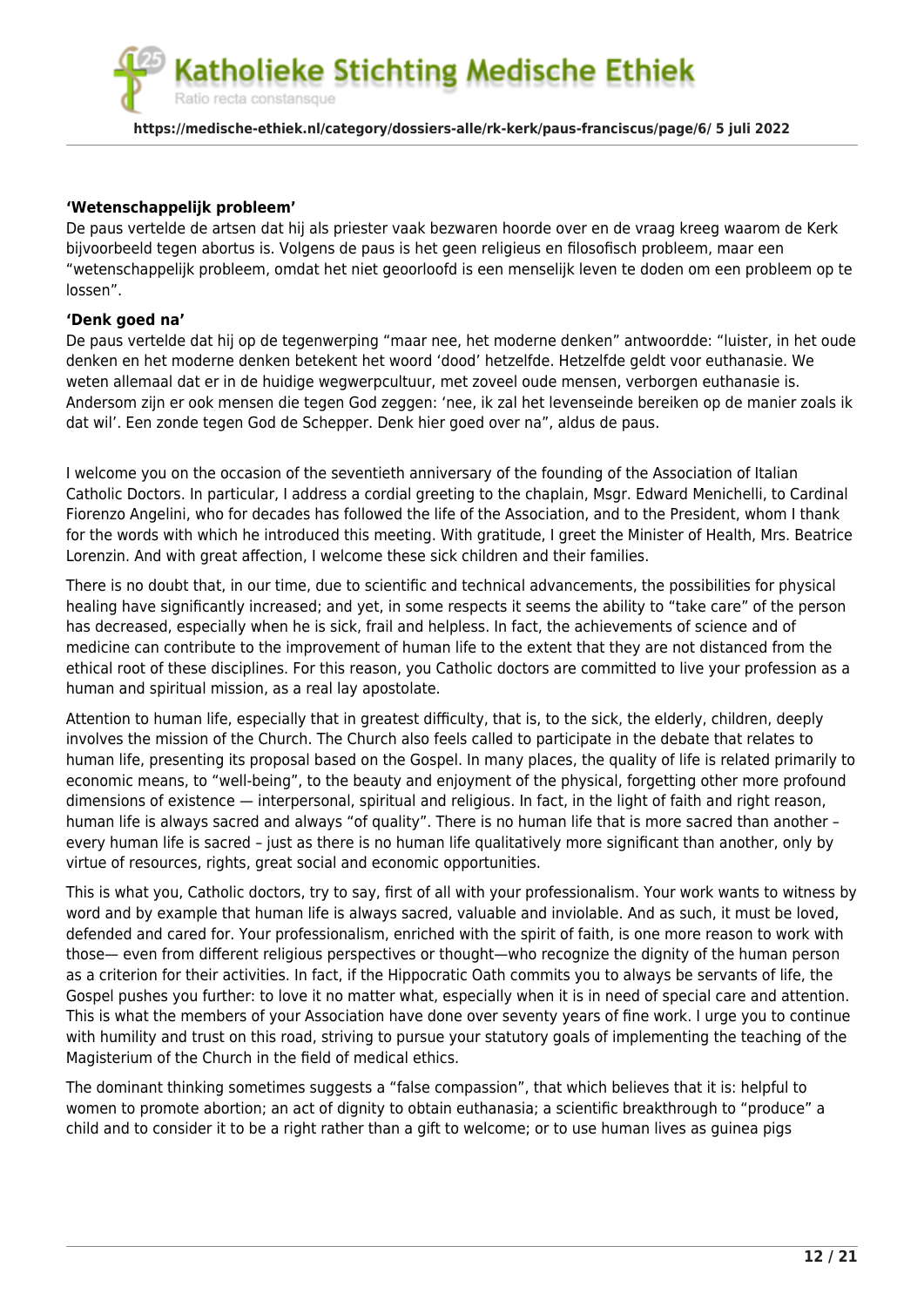tholieke Stichting Medische Ethiek Ratio recta constansque

**https://medische-ethiek.nl/category/dossiers-alle/rk-kerk/paus-franciscus/page/6/ 5 juli 2022**

presumably to save others. Instead, the compassion of the Gospel is that which accompanies in times of need, that is, the compassion of the Good Samaritan, who "sees", "has compassion", approaches and provides concrete help (cf. Lk 10:33). Your mission as doctors puts you in daily contact with many forms of suffering. I encourage you to take them on as "Good Samaritans", caring in a special way for the elderly, the infirm and the disabled. Fidelity to the Gospel of life and respect for life as a gift from God sometimes require choices that are courageous and go against the current, which in particular circumstances, may become points of conscientious objection. And this fidelity entails many social consequences. We are living in a time of experimentation with life. But a bad experiment. Making children rather than accepting them as a gift, as I said. Playing with life. Be careful, because this is a sin against the Creator: against God the Creator, who created things this way. When so many times in my life as a priest I have heard objections: "But tell me, why the Church is opposed to abortion, for example? Is it a religious problem?" No, no. It is not a religious problem. "Is it a philosophical problem?" No, it is not a philosophical problem. It's a scientific problem, because there is a human life there, and it is not lawful to take out a human life to solve a problem. "But no, modern thought…" But, listen, in ancient thought and modern thought, the word "kill" means the same thing. The same evaluation applies to euthanasia: we all know that with so many old people, in this culture of waste, there is this hidden euthanasia. But there is also the other. And this is to say to God, "No, I will accomplish the end of life, as I will." A sin against God the Creator! Think hard about this.

I hope the seventy years of your association will stimulate a further process of growth and maturation. May you work constructively with all the people and institutions who share your love of life and seek to serve it in its dignity, sanctity and inviolability. St. Camillus de Lellis, in suggesting the most effective method in caring for the sick, would simply say: "Put more heart into those hands." Put more heart in these hands! This is also my hope. May the Blessed Virgin Mary, Salus infirmorum, support the intentions with which you intend to continue your action. I ask you to please pray for me and I give you my heartfelt blessing.

## **[Respect voor de Schepping](https://medische-ethiek.nl/respect-voor-de-schepping/)**

**Vijfde catechese in de reeks over de zeven gaven van de Heilige Geest: Kennis**



21 mei 2014 Paus Franciscus

Geliefde broers en zussen, goede dag.

Vandaag zou ik schijnwerper willen richten op een andere gave van de Heilige Geest, de gave van kennis. Wanneer over kennis gesproken wordt, denkt men onmiddellijk aan het vermogen van de mens om altijd beter de werkelijkheid die hem omgeeft te kennen en de wetten te ontdekken die de natuur en het heelal ordenen. De kennis die van de Heilige Geest komt, beperkt zich echter niet tot de menselijke kennis: het is een bijzondere gave, die ons ertoe brengt, via de schepping, de grootheid en de liefde van God en zijn diepe verbondenheid met elk schepsel, te vatten.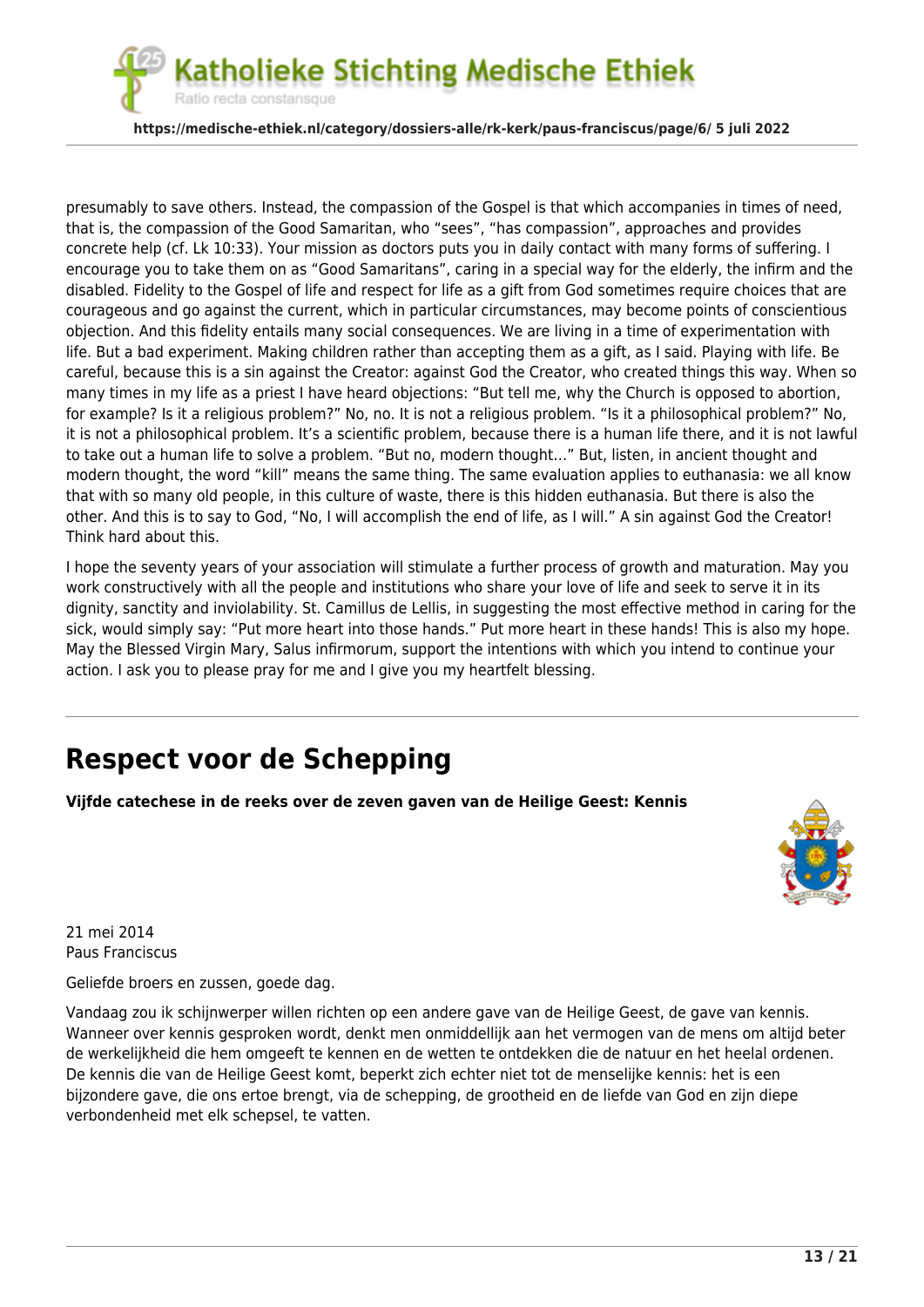atholieke Stichting Medische Ethiek Ratio recta constansque

**https://medische-ethiek.nl/category/dossiers-alle/rk-kerk/paus-franciscus/page/6/ 5 juli 2022**

1. Wanneer onze ogen door de Heilige Geest verlicht worden, openen ze zich voor de contemplatie van God in de schoonheid van de natuur en in de grootsheid van de kosmos en ze brengen ons tot de ontdekking hoe alles van Hem en van zijn liefde spreekt. Dit alles wekt in ons een grote verbazing en een diep gevoel van dankbaarheid! Het is het gevoel dat we ook ervaren wanneer we tot bewondering komen voor een kunstwerk of voor een wonderbaarlijke vrucht van het genie en van de creativiteit van de mens. Ten overstaan van dit alles brengt de Geest ons ertoe de Heer uit het diepst van ons hart te loven en in alles wat we hebben en zijn, een onschatbare gave van God en een teken van zijn oneindige liefde voor ons te erkennen.

2. In het eerste hoofdstuk van het boek Genesis, dus werkelijk aan het begin van heel de Bijbel, wordt benadrukt dat God behagen heeft in zijn schepping door herhaaldelijk de schoonheid en de goedheid van elk schepsel te onderlijnen. Aan het eind van elke scheppingsdag staat geschreven: "God zag dat het goed was" (Gen. 1, 12.18.21.25). Als God ziet dat elk schepsel goed en schoon is, dan moeten ook wij diezelfde houding aannemen en zien dat elk schepsel goed en schoon is. Het is de gave van kennis die ons deze schoonheid doet zien, daarom ook loven we God en danken Hem omdat Hij ons zoveel schoonheid geschonken heeft. En wanneer God de schepping van de mens voltooide wordt niet gezegd: "Hij zag dat het goed was", maar Hij zei dat het "zeer goed" was (Gen. 1, 31). In de ogen van God zijn wij het mooiste, het grootste en het beste van heel de schepping. Zelfs de engelen komen na ons, wij zijn meer dan de engelen, zoals we horen in het Boek der Psalmen. De Heer houdt van ons! We moeten Hem daarvoor danken. De gave van kennis brengt ons tot diepe overeenstemming met de Schepper en helpt ons deelhebben aan de helderheid van zijn blik en van zijn oordeel. Het is vanuit dit gezichtspunt dat we kunnen vatten dat man en vrouw het toppunt van de schepping zijn, als de voltooiing van een plan van liefde dat in elk van ons geprent is en dat ons elkaar als broers en zussen doet erkennen.

3. Dit alles is motief voor rust en vrede en maakt van de Christen een blije getuigen van God, in het spoor van Sint Franciscus van Assisi en van vele heiligen die, door de contemplatie van de schepping ertoe kwamen God te loven en zijn liefde te bezingen. Tegelijk helpt de gave van kennis ons ook niet te vervallen in een aantal overdrijvingen of verkeerde houdingen. De eerst bestaat in het gevaar dat we ons als eigenaars van de schepping gaan gedragen. De schepping is geen eigendom waarover van we believen de baas kunnen spelen; en zeker is ze geen eigendom van slechts enkelen, van weinigen. De schepping is een schitterend geschenk dat God ons gegeven heeft om er zorg voor te dragen en te gebruiken ten bate van allen, met niet aflatende eerbied en dankbaarheid. De tweede verkeerde houding bestaat in de bekoring om bij de schepselen te blijven stilstaan, alsof zij op al onze verwachtingen het antwoord kunnen zijn. Met de gave van kennis helpt de Geest ons deze vergissing niet te begaan.

Maar ik wil terugkomen op de eerste verkeerde weg: de baas spelen over de schepping in plaats van haar te behoeden. We moeten de schepping behoeden omdat ze een geschenk van God is, het geschenk van God aan ons; wij zijn de behoeders van de schepping. Als we de schepping uitbuiten, vernietigen we het teken van de liefde van God. De schepping vernietigen is aan God zeggen "ik houd er niet van". En dat is niet goed: dat is de zonde.

De schepping behoeden, is eigenlijk de gave van God behoeden en aan God zeggen: "Dank, ik ben hoeder van de schepping om haar vooruit te doen gaan, nooit om Uw geschenk te vernietigen". Dit moet onze houding tegenover de schepping zijn: haar behoeden want, als wij de schepping vernietigen, zal de schepping ons vernietigen. Vergeet dit niet. Eens was ik op het platteland en hoorde ik de uitspraak van een eenvoudige mens die van bloemen hield en er voor zorgde. Hij zei me: "We moeten deze mooie dingen die God ons geschonken heeft behoeden. De schepping is er voor ons opdat we er goed gebruik van zouden maken, niet om haar uit te buiten maar om haar te behoeden, want God vergeeft altijd, wij mensen vergeven af en toe, maar de schepping vergeeft nooit en als jij haar niet behoedt zal zij je vernietigen".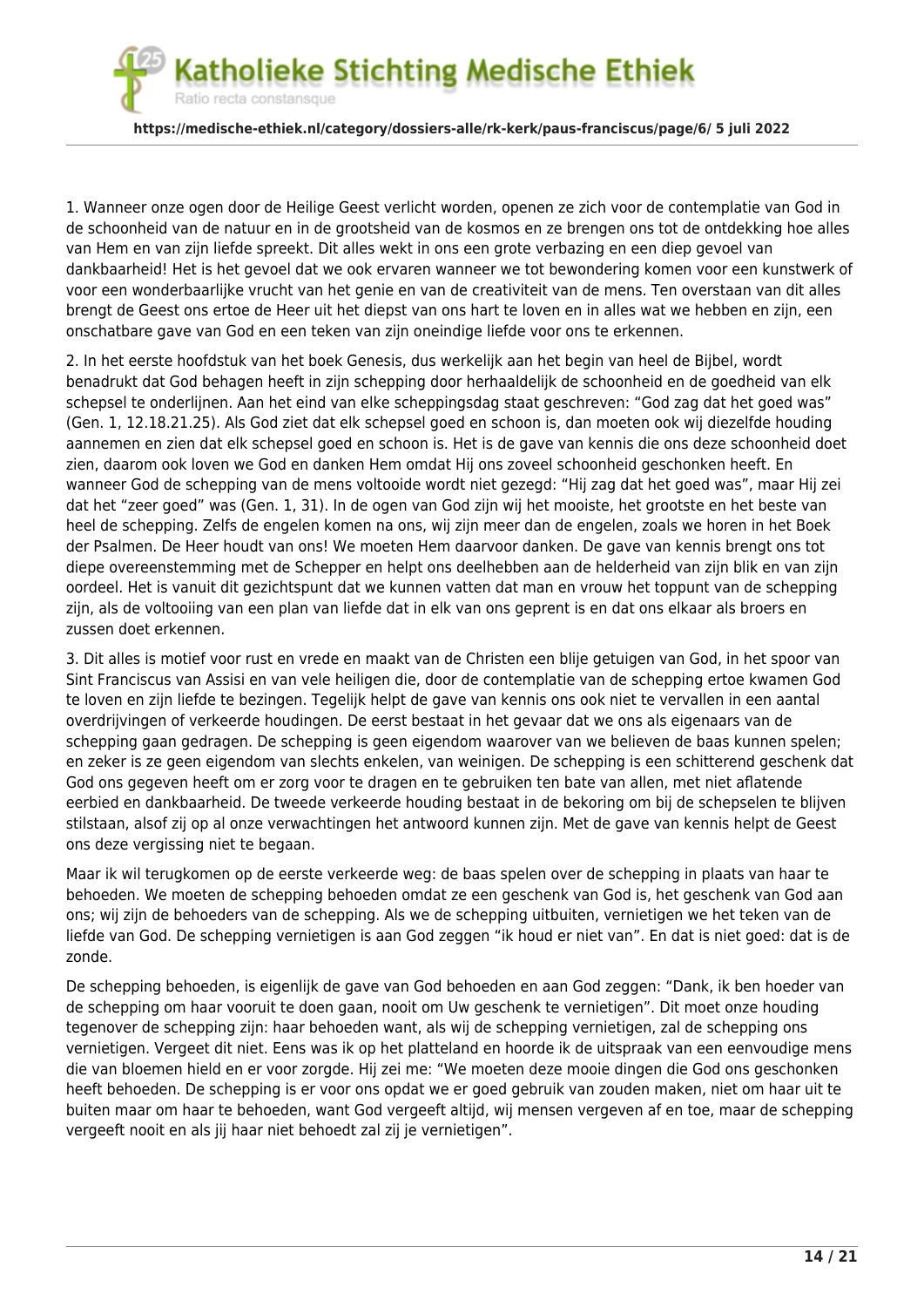

**https://medische-ethiek.nl/category/dossiers-alle/rk-kerk/paus-franciscus/page/6/ 5 juli 2022**

Dit moet ons tot nadenken stemmen en ons aan de Heilige Geest de gave van kennis doen vragen om goed te verstaan dat de schepping het mooiste geschenk van God is. Hij heeft zoveel goede dingen gemaakt voor het beste dat er is en dat is de menselijke persoon.

Overgenomen met toestemming van [RK Documenten.nl](https://www.rkdocumenten.nl/rkdocs/)

Bekijk dit document in de context van andere R.K. documenten op de website van RK Documenten.nl

### **[Herken Christus in de lijdenden](https://medische-ethiek.nl/herken-christus-in-de-lijdenden/)**

**Address to participants in the plenary session of the Pontifical Council for Health Care Workers (for Health Pastoral Care)**

24 March 2014 Pope Francis



Dear Brothers and Sisters,

I welcome you on the occasion of your Plenary Session and I thank Archbishop Zimowski for his words. The Bishop of Rome is grateful to each of you for your commitment to the many brothers and sisters who bear the burden of sickness, disability, and difficult old age.

Your work in these days is inspired by what John Paul II said of suffering, 30 years ago, in the Apostolic Letter Salvifici Doloris: "to do good by one's suffering and to do good to those who suffer" (n. 30). John Paul II lived and witnessed to these words in an exemplary way. His was a living magisterium, which the People of God reciprocated with so much affection and veneration, recognizing that God was with him.

It is true, in fact, that also in suffering no one is ever alone because God — in his merciful love for man and for the world — embraces even the most inhumane situations, in which the image of the Creator, present in everyone, is blurred or disfigured. Thus it was for Jesus in his Passion. In Him every human pain, every anxiety, every suffering was taken on out of love, out of pure desire to be close to us, to be with us. And here, in Jesus' Passion, is the greatest lesson for anyone who wants to dedicate him-herself to serving our sick and suffering brothers.

The experience of fraternal sharing with those who suffer opens us to the true beauty of human life which includes its frailty. In protecting and promoting life, at any stage or condition, we can recognize the dignity and value of every single human being, from conception until death.

Tomorrow we will celebrated the Solemnity of the Annunciation of the Lord. "The one who accepted 'Life' in the name of all and for the sake of all was Mary, the Virgin Mother; she is thus most closely and personally associated with the Gospel of life" (John Paul II, Encyclical Letter Evangelium Vitae, n. 102). Mary offered up her own existence, she made her whole self available to the will of God, becoming a "place" of his presence, a "place" in which the Son of God dwells.

Dear friends, in exercising your daily service, let us keep ever present the flesh of Christ present in the poor, in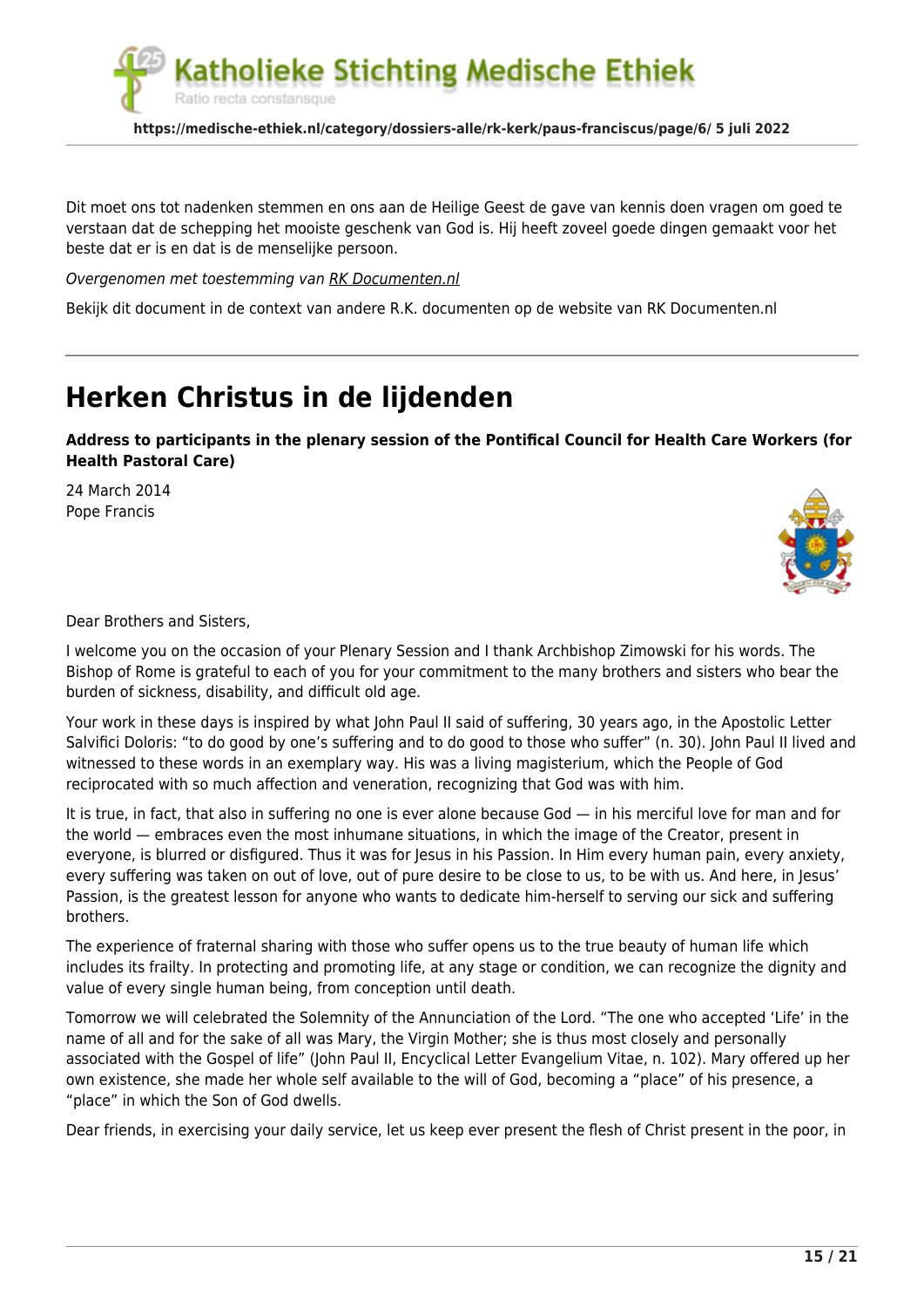

those suffering, in children, also in the unwanted, in those with physical or mental disabilities and in the elderly.

Thus I invoke upon each of you, upon all those who are sick and suffering together with their families, as well as upon all those who take care of them, the maternal protection of Mary, Salus infirmorum, so that she may illumine your reflection and your action in defending and promoting life and in health pastoral care. May the Lord bless you.

### **[Zorg voor ouderen, gehandicapten en ernstig zieken](https://medische-ethiek.nl/zorg-voor-ouderen-gehandicapten-en-ernstig-zieken/)**

**Message of Pope Francis to Participants in the General Assembly of the Pontifical Academy For Life on the occasion of the 20th Anniversary of its Founding**



20 February 2014 Pope Francis

To my Venerable Brother Bishop Carrasco de Paula, President of the Pontifical Academy for Life

I extend my cordial greetings to you, to Your Eminences, and to all the participants in the General Assembly of the Pontifical Academy for Life on the occasion of the 20th anniversary of its founding. On this occasion our grateful thoughts turn to Blessed John Paul II, who established this Academy, as well as to all of the Presidents who have promoted its activity and all those who, throughout the world, collaborate in its mission. The specific task of the Academy, as expressed in the Motu Proprio Vitae Mysterium, is "to study and to provide information and training about the principle problems of law and biomedicine pertaining to the promotion and protection of life, especially in the direct relationship they have with Christian morality and the directives of the Church's Magisterium" (L'Osservatore Romano, English edition, 9 March 1994, n. 4). In this way, you strive to make known to people of goodwill that science and technology, when placed at the service of the human person and his or her fundamental rights, contribute to the integral good of the person.

The work that you are carrying out over the course of these days has the theme: "Aging and Disability". It is an extremely relevant topic, which is close to the Church's heart. In fact, in our societies we find the tyrannical dominion of an economic logic that excludes and sometimes kills, and of which so many today are victims, beginning with our elderly. "We have created a 'throw away' culture which is now spreading. It is no longer simply about exploitation and oppression, but something new. Exclusion ultimately has to do with what it means to be a part of the society in which we live; those excluded are no longer society's underside or its fringes or its disenfranchised — they are no longer even a part of it. The excluded are not the 'exploited' but the outcast, the 'leftovers'" (Evangelii Gaudium, n. 53). The socio-demographic situation of the aged clearly reveals to us this exclusion of the elderly, especially when he or she is ill, disabled or vulnerable for any reason. One too often forgets, in fact, that human relationships are always relationships of mutual dependence, which is manifest to different degrees over the course of a person's life and which becomes most apparent in old age, illness, disability and suffering in general. And this requires that, in interpersonal relationships such as those which exist in a community, we offer the necessary help, in order to seek to respond to the need the person presents at that moment. However, at the basis of discrimination and exclusion there lies an anthropological question: what is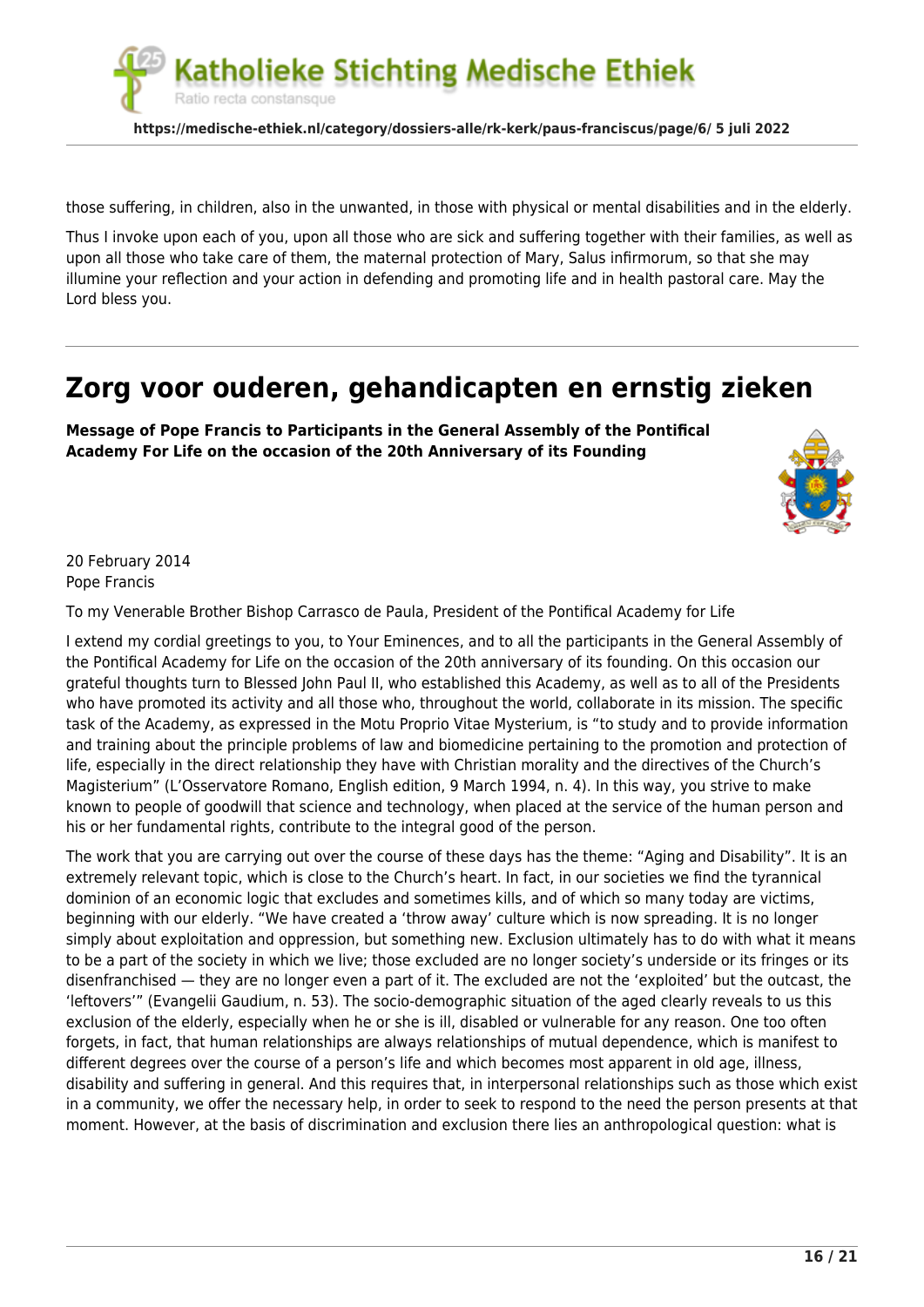holieke Stichting Medische Ethiek



man's worth and what is the basis of his worth? Health is certainly an important value, but it does not determine the value of a person. Furthermore, health in and of itself is no guarantee of happiness: for this may occur even in the presence of poor health. The fullness towards which every human life tends is not in contradiction with a condition of illness and suffering. Therefore, poor health and disability are never a good reason for excluding or, worse, for eliminating a person; and the most serious privation that elderly persons undergo is not the weakening of the body and the disability that may ensue, but abandonment and exclusion, the privation of love.

The family, instead, is the teacher of acceptance and solidarity: it is within the family that education substantially draws upon relationships of solidarity; in the family one learns that the loss of health is not a reason for discriminating against human life; the family teaches us not to fall into individualism and to balance the 'I' with the 'we'.

It is there that "taking care of one another" becomes a foundation of human life and a moral attitude to foster, through the values of commitment and solidarity. The witness of the family is crucial, before the whole of society, in reaffirming the importance of an elderly person as a member of a community, who has his or her own mission to accomplish and who only seemingly receives with nothing to offer. "Whenever we attempt to read the signs of the times it is helpful to listen to young people and the elderly. Both represent a source of hope for every people. The elderly bring with them memory and the wisdom of experience, which warns us not to foolishly repeat our past mistakes" (ibid., n. 108).

A society truly welcomes life when it recognizes that it is also precious in old age, in disability, in serious illness and even when it is fading; when it teaches that the call to human fulfillment does not exclude suffering; indeed, when it teaches its members to see in the sick and suffering a gift for the entire community, a presence that summons them to solidarity and responsibility. This is the Gospel of life which, through your scientific and professional competence, and sustained by grace, you are called to spread.

Dear friends, I bless the work of the Academy for Life, which is often demanding since it requires that you go against the tide, but which is always extremely valuable since it seeks to join scientific rigour and respect for the human person. I have been able to observe this by becoming more familiar with your work and publications; and I hope that you preserve this same spirit in your ongoing service to the Church and to the whole human family. May the Lord bless you and may Our Lady protect you always.

From the Vatican, 19 February 2014

Ratio recta constansque

## **[Faith and Charity: "We Ought to Lay Down Our Lives](https://medische-ethiek.nl/faith-and-charity-we-ought-to-lay-down-our-lives-for-one-another/) [for One Another"](https://medische-ethiek.nl/faith-and-charity-we-ought-to-lay-down-our-lives-for-one-another/)**

**Message of Pope Francis for the 22nd World Day of the Sick 2014**

6 december 2013 Paus Franciscus

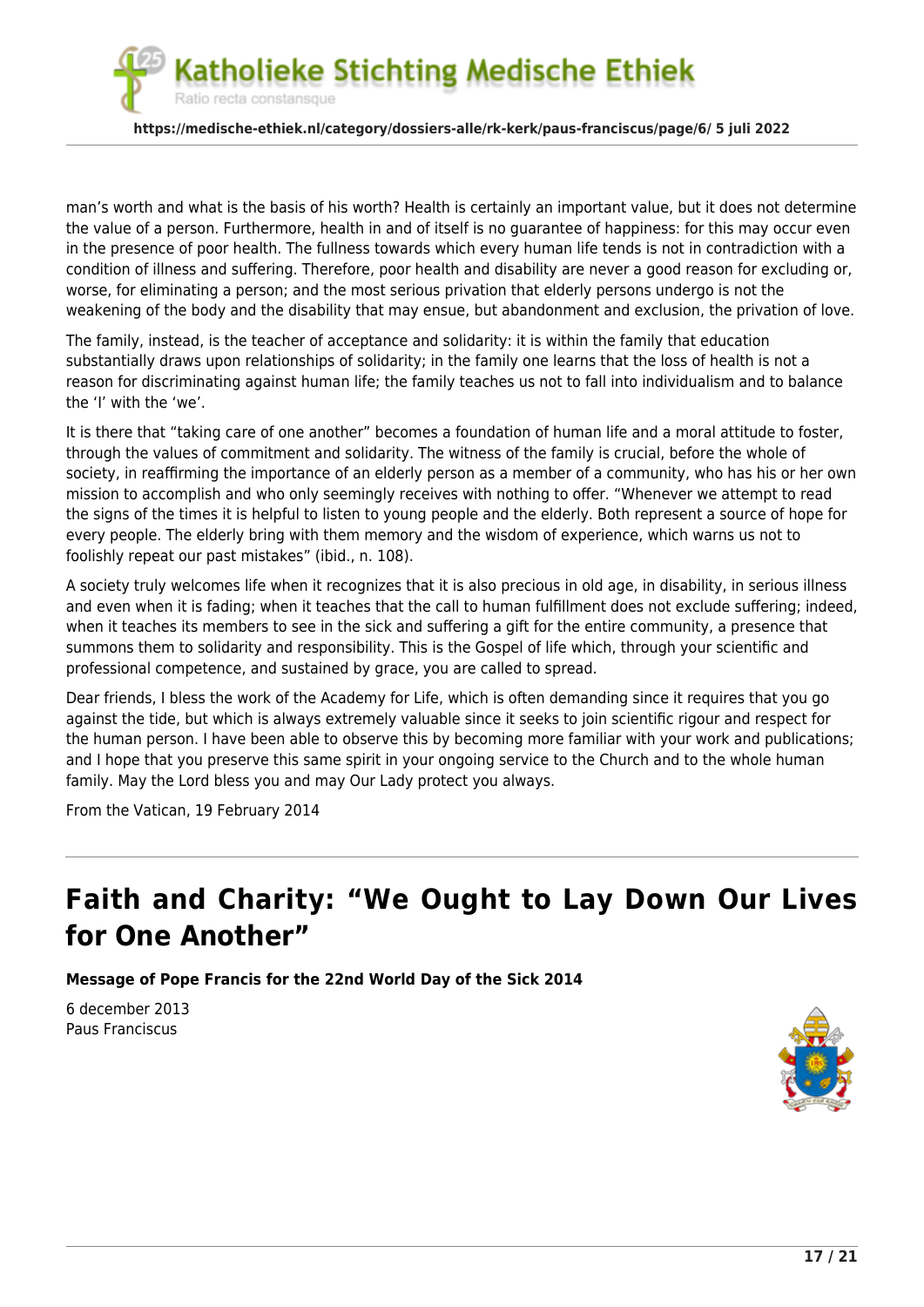

Dear Brothers and Sisters,

1. On the occasion of the Twenty-second World Day of the Sick, whose theme this year is Faith and Charity: "We Ought to Lay Down Our Lives for One Another" (1 Jn 3:16), I turn in a special way to the sick and all those who provide them with assistance and care. The Church recognizes in you, the sick, a special presence of the suffering Christ. It is true. At the side of – and indeed within – our suffering, is the suffering of Christ; he bears its burden with us and he reveals its meaning. When the Son of God mounted the cross, he destroyed the solitude of suffering and illuminated its darkness. We thus find ourselves before the mystery of God's love for us, which gives us hope and courage: hope, because in the plan of God's love even the night of pain yields to the light of Easter, and courage, which enables us to confront every hardship in his company, in union with him.

2. The incarnate Son of God did not remove illness and suffering from human experience but by taking them upon himself he transformed them and gave them new meaning. New meaning because they no longer have the last word which, instead, is new and abundant life; transformed them, because in union with Christ they need no longer be negative but positive. Jesus is the way, and with his Spirit we can follow him. Just as the Father gave us the Son out of love, and the Son gave himself to us out of the same love, so we too can love others as God has loved us, giving our lives for one another. Faith in God becomes goodness, faith in the crucified Christ becomes the strength to love to the end, even our enemies. The proof of authentic faith in Christ is self-giving and the spreading of love for our neighbours, especially for those who do not merit it, for the suffering and for the marginalized.

3. By virtue of Baptism and Confirmation we are called to conform ourselves to Christ, who is the Good Samaritan for all who suffer. "We know love by this, that he laid down his life for us – and we ought to lay down our lives for one another" (1 In 3:16). When we draw near with tender love to those in need of care, we bring hope and God's smile to the contradictions of the world. When generous devotion to others becomes the hallmark of our actions, we give way to the Heart of Christ and bask in its warmth, and thus contribute to the coming of God's Kingdom.

4. To grow in tender love, and a respectful and sensitive charity, we have a sure Christian model to contemplate: Mary, the Mother of Jesus and our Mother, who is always attentive to the voice of God and the needs and troubles of her children. Mary, impelled by God's mercy which took flesh within her, selflessly hastened from Galilee to Judea to find and help her kinswoman Elizabeth. She interceded with her Son at the wedding feast of Cana when she saw that there was a shortage of wine. She bore in her heart, throughout the pilgrimage of her life, the words of the elderly Simeon who foretold that a sword would pierce her soul, and with persevering strength she stood at the foot of the cross of Jesus. She knows the way, and for this reason she is the Mother of all of the sick and suffering. To her we can turn with confidence and filial devotion, certain that she will help us, support us and not abandon us. She is the Mother of the crucified and risen Christ: she stands beside our crosses and she accompanies us on the journey towards the resurrection and the fullness of life.

5. Saint John, the disciple who stood with Mary beneath the cross, brings us to the sources of faith and charity, to the heart of the God who "is love" (1 In 4:8,16). He reminds us that we cannot love God if we do not love our brothers and sisters. Those who stand with Mary beneath the cross learn to love as Jesus does. The cross is "the certainty of the faithful love which God has for us. A love so great that it enters into our sin and forgives it, enters into our suffering and gives us the strength to bear it. It is a love which enters into death to conquer it and to save us… the cross of Christ invites us also to allow ourselves to be smitten by his love, teaching us always to look upon others with mercy and tenderness, especially those who suffer, who are in need of help" (Way of the Cross with Young People, Rio de Janeiro, 26 July 2013).

I entrust this Twenty-second World Day of the Sick to the intercession of Mary. I ask her to help the sick to bear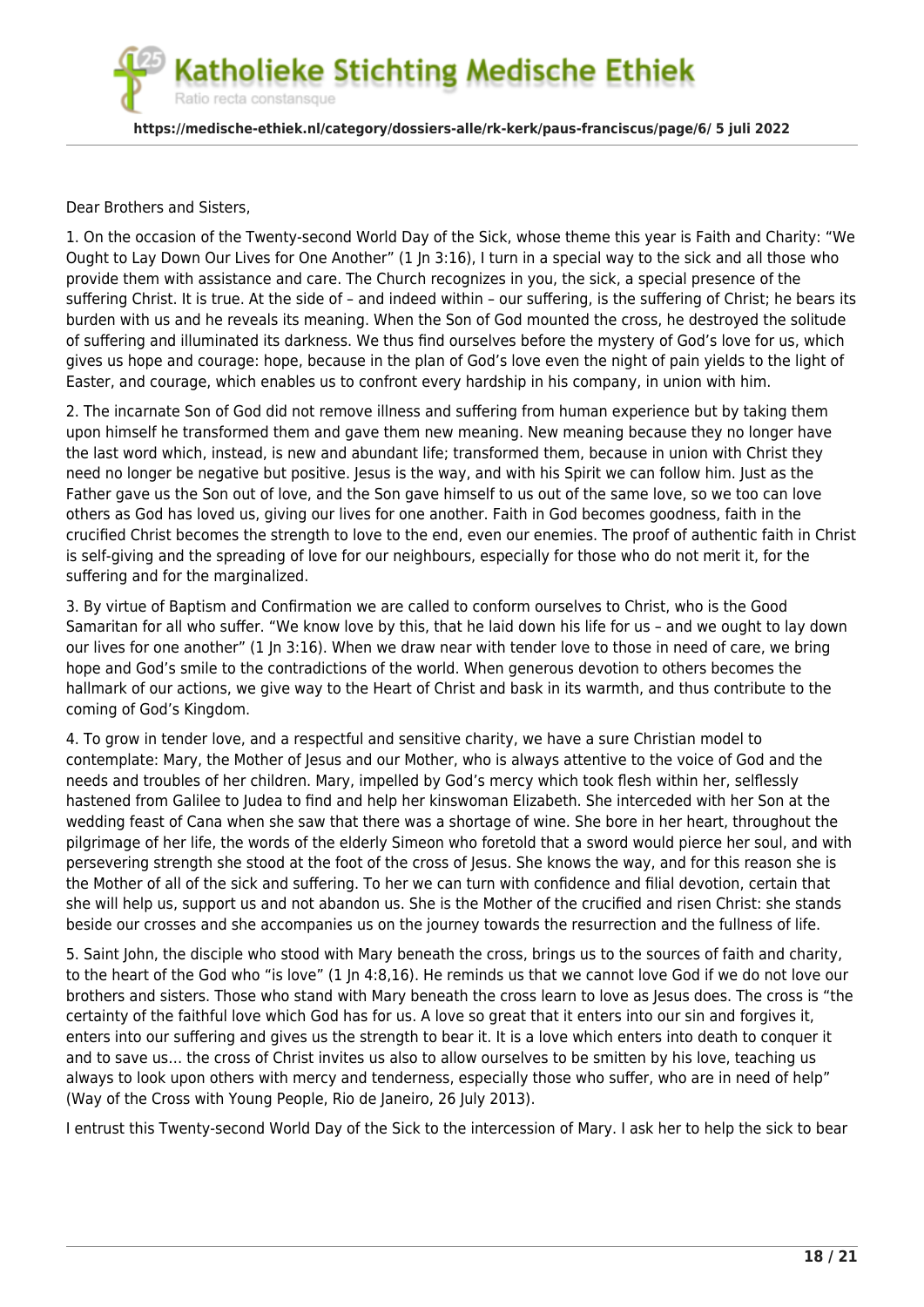

their sufferings in fellowship with Jesus Christ and to support all those who care for them. To all the ill, and to all the health-care workers and volunteers who assist them, I cordially impart my Apostolic Blessing.

# **[Wees present in het publieke debat](https://medische-ethiek.nl/wees-present-in-het-publieke-debat/)**

**Toespraak tot de Nederlandse bisschoppen bij hun Ad Liminabezoek aan de Apostelen**



2 december 2013 Paus Franciscus

Beste broeders in het bisschopsambt,

Tijdens deze dagen van uw Ad Liminabezoek aan de Apostelen groet ik u allen van harte in de Heer en ik verzeker u van mijn gebed, opdat deze pelgrimage rijk mag zijn aan genade en vruchten voor de Kerk in Nederland. Beste kardinaal Willem Jacobus Eijk, dank voor de woorden die u in naam van allen tot mij gesproken heeft!

Laat mij u voor alles mijn erkentelijkheid tonen voor wat u doet voor de dienst van Christus en het Evangelie, welke u vervult voor het volk dat u is toevertrouwd in vaak harde omstandigheden. Het is niet gemakkelijk om hoopvol te blijven bij de moeilijkheden, waarmee u wordt geconfronteerd! De collegiale uitoefening van uw bisschopsambt in eenheid met de bisschop van Rome, is noodzakelijk om de hoop op een ware dialoog en een effectieve samenwerking te laten groeien. Het zal u goed doen om met vertrouwen de tekenen van vitaliteit in ogenschouw te nemen, die in de christelijke gemeenschappen van uw bisdommen duidelijke aanwezig zijn. Het zijn tekenen van de actieve aanwezigheid van de Heer te midden van de mensen in uw land, die wachten op authentieke getuigen van hoop, die u laat leven van wat van Christus komt.

De Kerk blijft zich met een moederlijk geduld inspannen om antwoorden te geven op onrust van mensen, geconfronteerd met angst en ontmoediging, de toekomst tegemoet zien. Met uw priesters, uw directe medewerkers, wilt u nabij zijn aan mensen die lijden onder een spirituele leegte en die op zoek zijn naar de zin van hun leven, zelfs als zij dat niet altijd weten uit te drukken. We kunnen hen op die zoektocht alleen maar broederlijk vergezellen door betrokken naar hen te luisteren en hen voor te gaan in de hoop en de vreugde die Jezus Christus ons geeft.

Daarom probeert de Kerk het geloof op een authentieke, begrijpelijke en pastorale wijze voor te houden. Het "Jaar van het Geloof" is een gelukkige gelegenheid geweest om duidelijk te maken hoe zeer de inhoud van het geloof alle mensen kan bereiken. De christelijke antropologie en de sociale leer van de Kerk maken deel uit van het erfgoed, van de ervaring en van het humanisme die aan de basis liggen van de Europese beschaving. Zij kunnen helpen om concreet het primaat van de mens boven de techniek en de structuren te herbevestigen. Dit primaat van de mens veronderstelt een openheid voor transcendentie. Daarentegen, wanneer je de transcendente dimensie wegdrukt, verarmt een cultuur die de mogelijkheid moet laten zien in constante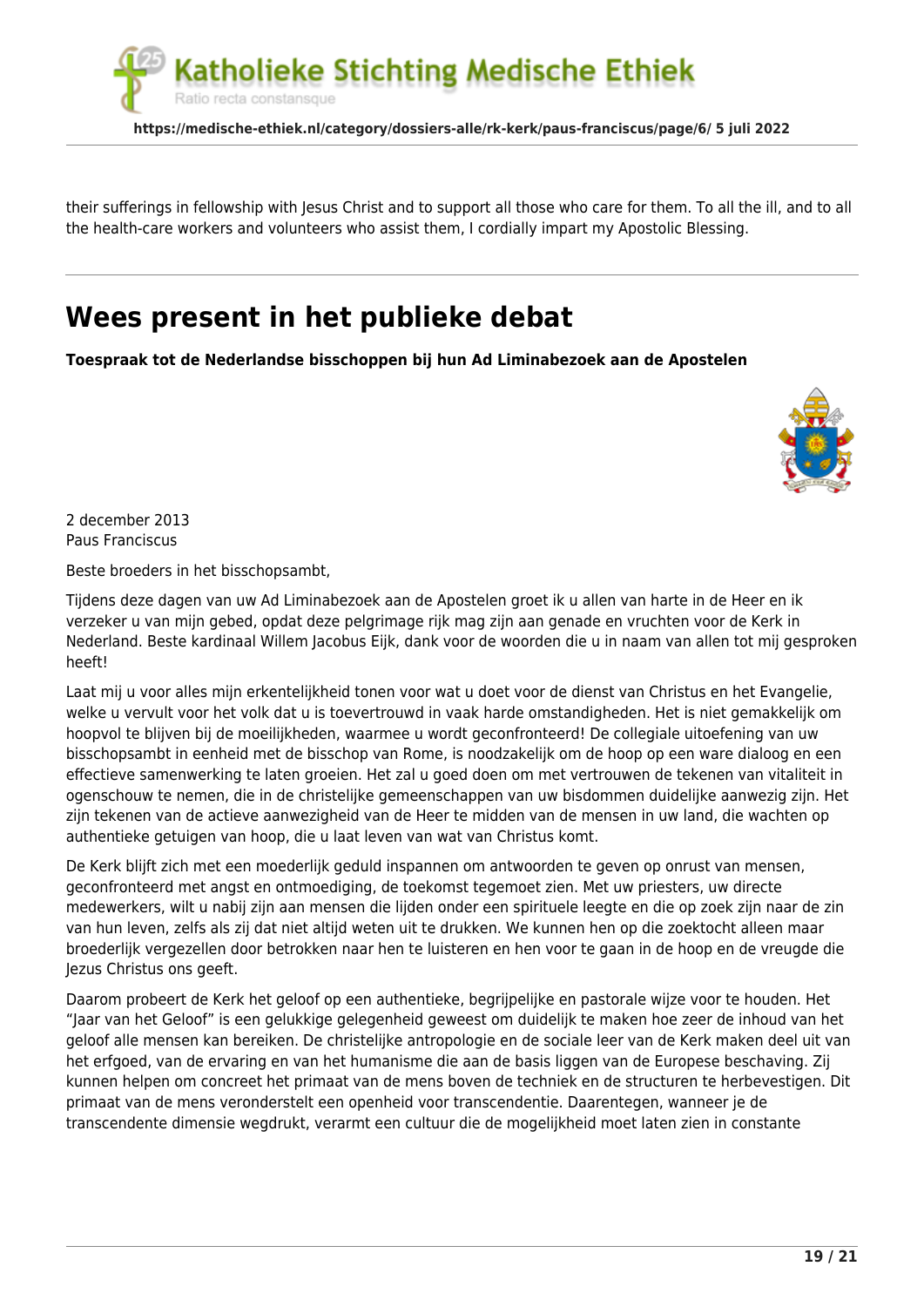

harmonie geloof en rede, waarheid en vrijheid steeds met elkaar te verbinden.

Aldus stelt de Kerk niet alleen onveranderlijke morele waarheden voor en houdingen die tegen de stroom van de wereld ingaan, maar zij stelt deze ook voor als de sleutel van menselijk geluk en van sociale ontwikkeling. Christenen hebben een eigen missie om deze uitdaging te laten zien.

De vorming van gewetens wordt een prioriteit, vooral door de vorming van een kritisch oordeel, alles met een positieve houding voor de sociale realiteit; zo vermijdt men de oppervlakkigheid van oordeel en het verval tot onverschilligheid. Vandaar dat van katholieken, priesters, religieuzen en leken een solide en kwalitatieve vorming vereist wordt. Ik moedig u aan om met vereende krachten te beantwoorden aan deze behoefte en ervoor te zorgen dat het evangelie optimaal wordt verkondigd. In deze context heeft het getuigenis en het engagement van leken in de Kerk en in de samenleving hun eigen plaats en zij moeten hierbij krachtig ondersteund worden. Als gedoopten zijn wij allen uitgenodigd om daar waar we staan missionaire leerlingen te zijn.

Onze samenleving wordt krachtig gemarkeerd door secularisatie. Ik moedig u aan ook present te zijn in het publieke debat, op alle domeinen waar mensen aanwezig zijn om de barmhartigheid van God en Zijn tederheid voor iedereen zichtbaar te maken. In de wereld van vandaag moet de Kerk zonder aarzelen de woorden van Jezus herhalen: "Kom allen tot mij, die vermoeid zijn en onder lasten gebukt, ik zal jullie rust geven." (Mt. 11, 28). Maar laten wij ons de vraag stellen: wie een christen ontmoet, begrijpt hij iets van de goedheid van God, van de vreugde Christus te hebben ontmoet? Zoals ik al vaker bevestigd heb, vertrekkend vanuit een authentieke ervaring van het bisschopsambt, groeit de Kerk niet door proselitisme maar door aantrekkingskracht. Zij is naar allen gezonden om de hoop te doen ontwaken! Daarom is het belangrijk om uw gelovigen te bemoedigen en om gelegenheden tot dialoog aan te grijpen en present te zijn bij instanties waar de toekomst bepaald wordt; zo zullen ze hun bijdrage leveren aan het debat over de grote vragen van de samenleving betreffende bijvoorbeeld het gezin, het huwelijk of het einde van het leven.

Meer dan ooit is er een noodzaak tot oecumene en een uitnodiging om te komen tot een ware dialoog die elementen van waarheid en van goedheid zoekt en die antwoorden geeft vanuit de inspiratie van het evangelie. De Heilige Geest laat ons vanuit onszelf vertrekken op weg naar de anderen!

In een in veel opzichten rijk land raakt de armoede veel mensen. Waardeer de edelmoedigheid van de gelovigen om het licht en het meeleven van Christus te brengen in milieus die Hem verwachten, vooral de meest gemarginaliseerden!

Zo zal de katholieke school die aan jongeren een goede opvoeding geeft, voortgaan voorkeur te geven aan hun menselijke en spirituele vorming, in een geest van dialoog en broederlijkheid met hen die hun geloof niet delen. Het is dus belangrijk dat de jongeren een goede inhoudelijke catechese ontvangen, die het geloof ondersteunt en die leidt tot de ontmoeting met Christus. Solide vorming en een open geest! Zo zien we hoe de Blijde Boodschap zich blijft verspreiden.

U weet heel goed dat de toekomst en de vitaliteit van de kerk in Nederland ook afhangt van roepingen tot het priesterschap en het religieuze leven! Het is noodzakelijk een krachtige en aantrekkelijke roepingenpastoraal op te zetten en tegelijk gemeenschappelijk te zoeken naar begeleiding bij de menselijke en spirituele rijping van de seminaristen. Dat zij in hun leven een persoonlijke relatie opbouwen met de Heer, die het fundament van hun priesterleven zal zijn! Wij mogen ook de urgentie voelen om tot de Heer van de oogst te bidden! De herontdekking van het gebed in diverse vormen en speciaal de eucharistische aanbidding is een motief van hoop om de Kerk te laten groeien en wortelen. Het is heel belangrijk en essentieel om dicht bij uw priesters te zijn, beschikbaar voor ieder van uw priesters om hen te ondersteunen en te leiden als het nodig is. Neem als